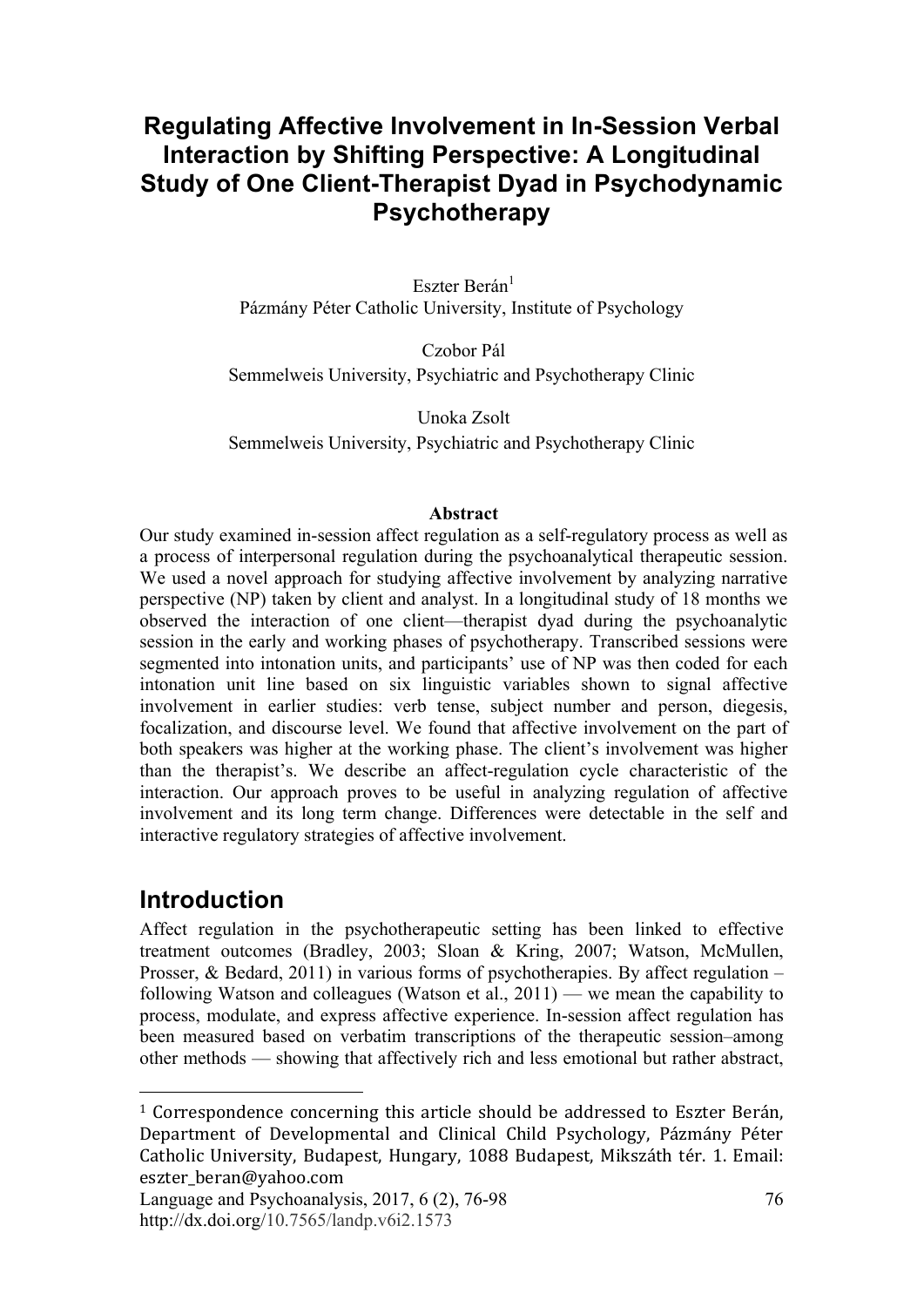reflective sequences of talk during the psychoanalytic session differ in terms of their function in the therapeutic process (Mergenthaler, 1996; Buchheim & Mergenthaler, 2000; Bucci, 1995; Bucci, 2001; Thoma & Kachele, 2006). Affective involvement and regulation strategies of client and therapist may also change from the beginning of treatment over time, predicting, for example, emotional processing during working phases of therapy as well as outcome (Watson et al., 2011; Berking et al., 2008). The purpose of the current study is to introduce a novel method for examining regulation of affective involvement during the psychoanalytic session. We assess affective involvement by examining structural characteristics of self–narratives jointly constructed by client and analyst during the session, based on the full verbatim transcripts of talk. We show how change in regulation of affective involvement can be assessed in the talk of one client-therapist dyad at two therapy sessions taking place 18 months apart, one from the beginning, and one from the working phase of treatment. We compare sessions by analyzing shifts in narrative perspective (NP) of the speakers.

NP is the point of view from which the narrator presents actions, events, and characters of the narrative to listeners (Genette  $\&$  Lewin, 1983; Uspensky, 1973). Previous studies have shown that linguistically based aspects of NP – for instance verb tense, subject number or person — vary in terms of expressing emotional involvement of the narrator (Schiffrin, 1981; Wolfson, 1979; Tannen, 1989; McIsaac & Eich, 2002; McIsaac & Eich, 2004; Sutin & Robins, 2008). Since NP of speakers shifts continuously during interaction (Uspensky, 1973; Chafe, 1994), levels of affective involvement of speakers also vary along with shifts in perspective. We conceptualize this process as a mechanism used for regulating affective involvement on the part of the speakers during in-session interaction either by the speaker's selfregulation, or through interactive or interpersonal regulation. We define interpersonal regulation of the speakers by assuming that they influence each-other's perspective shifts, through a coordination of perspectives (Garrod & Pickering, 2009; Berán & Unoka, 2005).We make a case that this method can be used for measuring expression of affective involvement of the speakers, analyzing both self-regulative aspects and interactive aspects of regulation.

## *Measures of In-Session Regulation of Affective Involvement*

Language and Psychoanalysis, 2017, 6 (2), 76-98 http://dx.doi.org/10.7565/landp.v6i2.1573 77 Since various psychotherapy approaches aim to develop and improve skills for emotional functioning (Berking et al., 2008), it is important that clinical research focuses on various aspects of this process, such as experience, regulation, and awareness (Sloan & Kring, 2007). Affect regulation — including processing, modulating and expressing emotion experience — has been traditionally measured by self-report questionnaires (Alpers, Wilhelm, & Roth, 2005; Gross & John, 1997; Kring, Smith, & Neale, 1994; Watson, Clark, & Tellegen, 1988), coding of facial emotion expressions (Kring & Sloan, 2007), as well as online physiological measures (Alpers et al., 2005). Several methodological considerations suggest, however, that the method of audio recording and transcribing sessions could be a useful way of examining in-session affect regulation (Sloan & Kring, 2007; Thoma & Kachele, 2006; Wallerstein, 1988; Wallerstein, 2005; Watson et al., 2011). The argument for analyzing psychotherapy transcripts with such a goal involves problems presented by other methods. For example, in case of post-session self-report questionnaires estimations of affective intensity may not be exact, and the person responding to the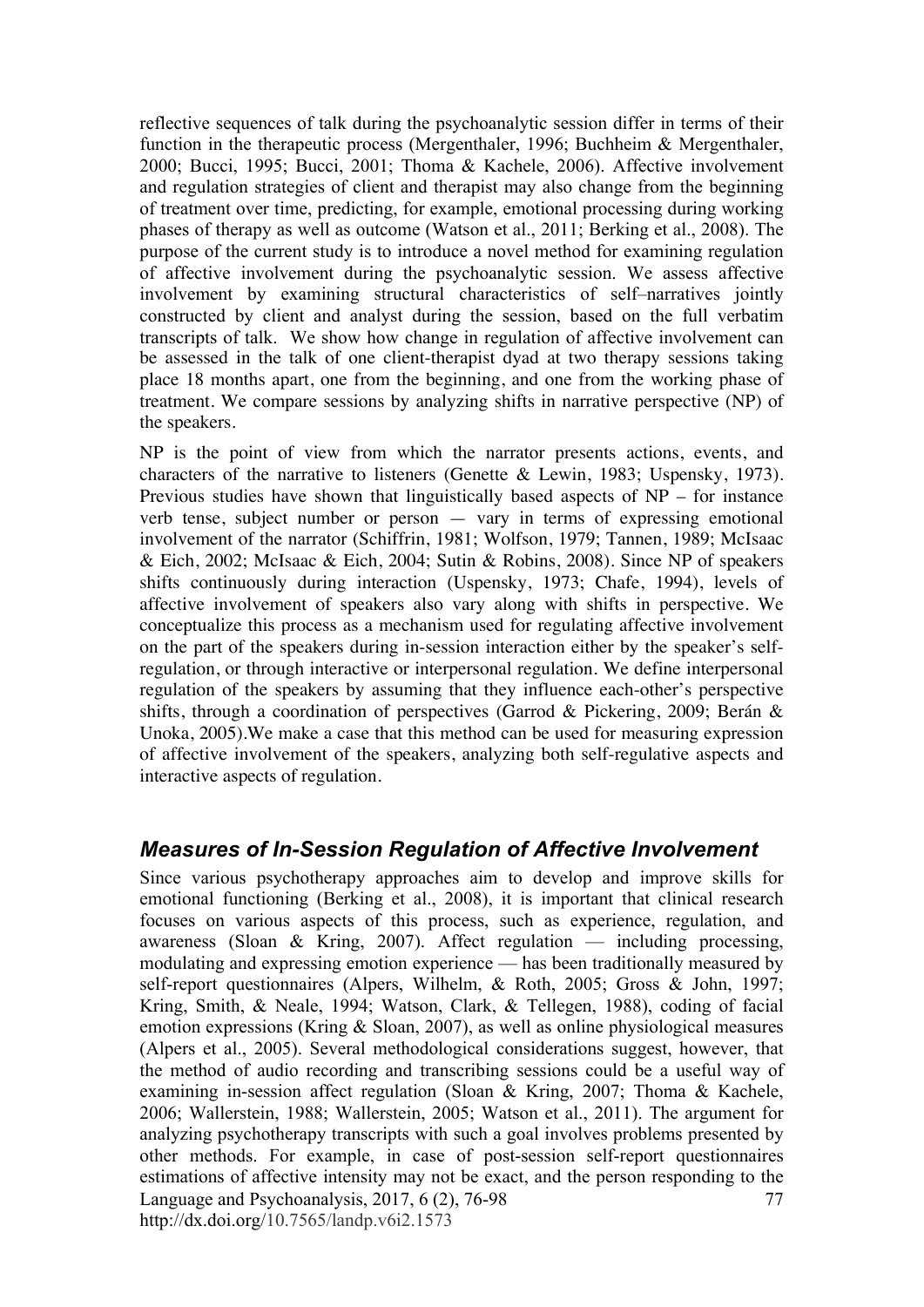questionnaire may not only be influenced by recent affective experience, but also by the knowledge of how s/he is supposed to feel in such situations (Robinson & Clore, 2002). In the case of facial coding of emotion expression the training of coders is a long and expensive process, and in addition, video recording may interfere with the natural processes of psychotherapy (Sloan & Kring, 2007). Another, more intrusive measure is the online measure of physiological variables, which is not widely used by clinicians, since again, it may interfere with the psychotherapy process. Audio recording of sessions is a less intrusive method of data collection, and there is no technical personnel needed to be present at the sessions. In addition, verbatim transcripts give an immediate direct insight into the events of the session as opposed to post-session self-report questionnaires.

The literature of analyzing in-session transcripts has been ever growing (Luborsky, 1977; Perakyla, Antaki, Vehvilainen, & Leudar, 2008; Price & Jones, 1998), but in fact only in a handful of cases was this method used for analyzing affect regulation of the speakers (Bucci, 1995; Bucci, 2001; Mergenthaler, 1996; Thoma & Kachele, 2006). These studies have focused on psychoanalytic psychotherapies. Mergenthaler (1996) identified key moments or breakthroughs in in-session interaction by first differentiating sequences of talk rich in emotional expression, and sequences focusing on more abstract topics using content analysis. The emotion-abstraction cycles of the therapy allowed him to locate key moments of treatment. Bucci (2001) in a somewhat similar line of thought used the concept of referential activity to relate language use at the session to unconscious or conscious imagery, body and emotion experience. Thomä and Kächele (2006) in their computerized content analysis method analyzed emotionality of words and expressions distinguishing positive and negative affect related to the self or to the other.

In our study, we use a novel approach for the narrative analysis of regulating affective involvement, examining NP patterns used by the speakers. NP, as we mentioned earlier, refers to the narrator's point of view, expressing the narrator's relationship to events and characters of the narrative. NP is measured by linguistic variables, expressing affective involvement of narrators. Our method for choosing variables of NP expressing affective involvement has been based on previous experimental studies mainly from the cognitive and autobiographical memory literature.

# *Affective Involvement Expressed in NP*

Previous studies examining structural characteristics of narratives showed that affective involvement during reading and listening to stories is related to structure as much as to content of narratives. For example, stories of severe loss (death of a close relative) result in stronger affective reaction in listeners than a less severe loss (death of a pet) (Habermas & Diel, 2010). At the same time, experience of remembering of past events and affective involvement in narrating past experiences is also expressed in the particular wording (Barclay, 1996), and formal structural elements of narratives, such as the perspective of speaker/narrator (Berán & Unoka, 2005; Berán & Unoka, 2012; Habermas & Diel, 2010; Pólya, Kis, Naszódi, & László, 2007). Thus, evidence suggests that affective involvement of the self is expressed in various aspects of perspective: use of verb tense (Pólya et al., 2007; Schiffrin, 1981; Tannen, 1989; Wolfson, 1979), subject person and number (Gambini, Barbieri, & Scarone,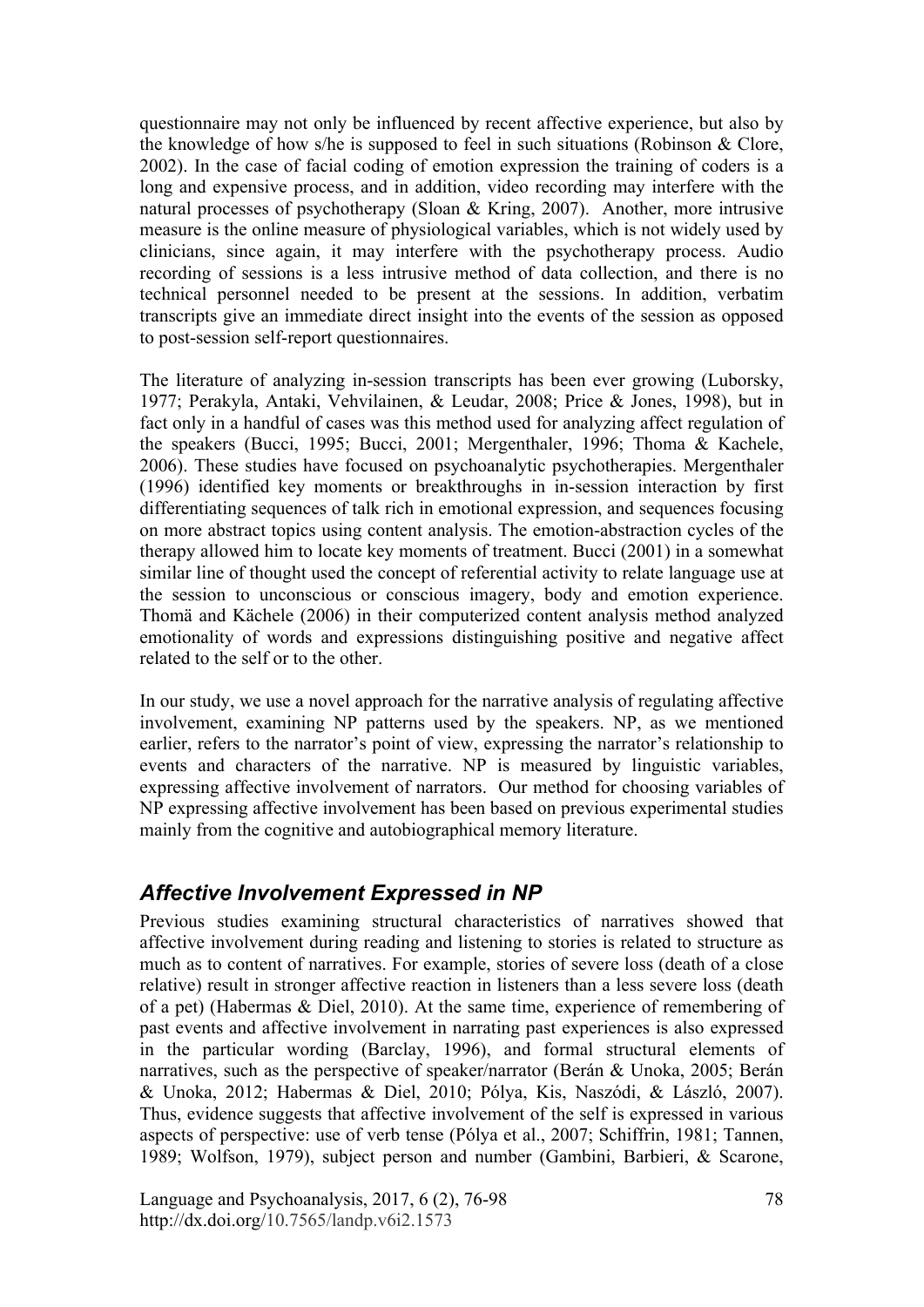2004; Jackson, Meltzoff, & Decety, 2006; McIsaac & Eich, 2002; Sutin & Robins, 2008), description of emotions and mental contents (Habermas, 2006; Sabatinelli, Lang, Bradley, & Flaisch, 2006), as well as detail and specificity of description (Baumeister & Newman, 1994; Raes, Hermans, de Decker, Eelen, & Williams, 2003), and the episodic character of the remembered story as opposed to general or semantic knowledge (Barclay, 1996; Conway & Pleydell-Pearce, 2000; Conway, 2009).

The varied use of verb tense has been related to expression of affect intensity in personal narratives (Pólya et al., 2007; Wolfson, 1979). Shifting to present tense while narrating past events dramatizes expression, making it more vivid (Schiffrin, 1981; Tannen, 1989), resulting in an impression of increased emotional intensity and involvement (Pillemer, Desrochers, & Ebanks, 1998; Pólya et al., 2007), as well as honesty perceived by listeners (Habermas & Diel, 2010). In addition, in narrative terms the self is experienced as a flow of consciousness making sense of the world moment by moment in the actual present time, and hence we considered the verbal use of present tense to be closer to this actual self-experience. Therefore, in our model of NP variables we use verb tense to assess affective involvement of the self. Using present tense is treated as signaling more intense emotional involvement in comparison to past tense verbs, or the very rarely used future tense (Berán et al., 2011).

A deeper involvement is suggested when the narrator is part of the story world he/she is describing, compared to when he/she is recounting events from an outsider's point of view (Kenny et al., 2009; Sutin & Robins, 2008). The narrator's talking in first person singular in contrast to third person has also been shown to express greater selfinvolvement (Gambini et al., 2004; Jackson et al., 2006; McIsaac & Eich, 2002; Rice & Rubin, 2009; Sutin & Robins, 2008). We use three variables to express subjective position of the narrator in order to capture the above mentioned aspects: inside or outside narrator position (diegesis variable), and subject number and person variables. We consider first person singular subject and inside narrator position to express more intense affective involvement of the speaker.

A more intense emotional expression and involvement characterize narrators when they include mental state descriptions such as affective states, emotions, feelings, intentions, desires, thoughts (Habermas, 2006; Sabatinelli et al., 2006) – as opposed to describing events and behaviors without reference to mental states. Description of mental states may include the narrator's own mental states or mental states of other characters in the narrative manifesting what has been referred to as intentional stance (Dennett, 1989), theory of mind (Fletcher et al., 1995), or a mentalizing attitude (Fonagy, 2006) towards self and/or others. In our model we used the variable "focalization" to capture this aspect of NP. In focalization we distinguished a) internal focalization: where the narrator included reference to mental states of self and/or others, and b) external focalization when he/she did not refer to mental states, only giving information on events and overt behavior of self and/or characters in a given unit of analysis. Internal focalization is considered to be more affectively rich than external focalization.

Language and Psychoanalysis, 2017, 6 (2), 76-98 http://dx.doi.org/10.7565/landp.v6i2.1573 79 Narrating a concrete, specific life episode in more detail as opposed to talking about general life experience, or summarizing over lengthy time periods of the life story suggests deeper self-involvement of the narrator (Baumeister & Newman, 1994; Raes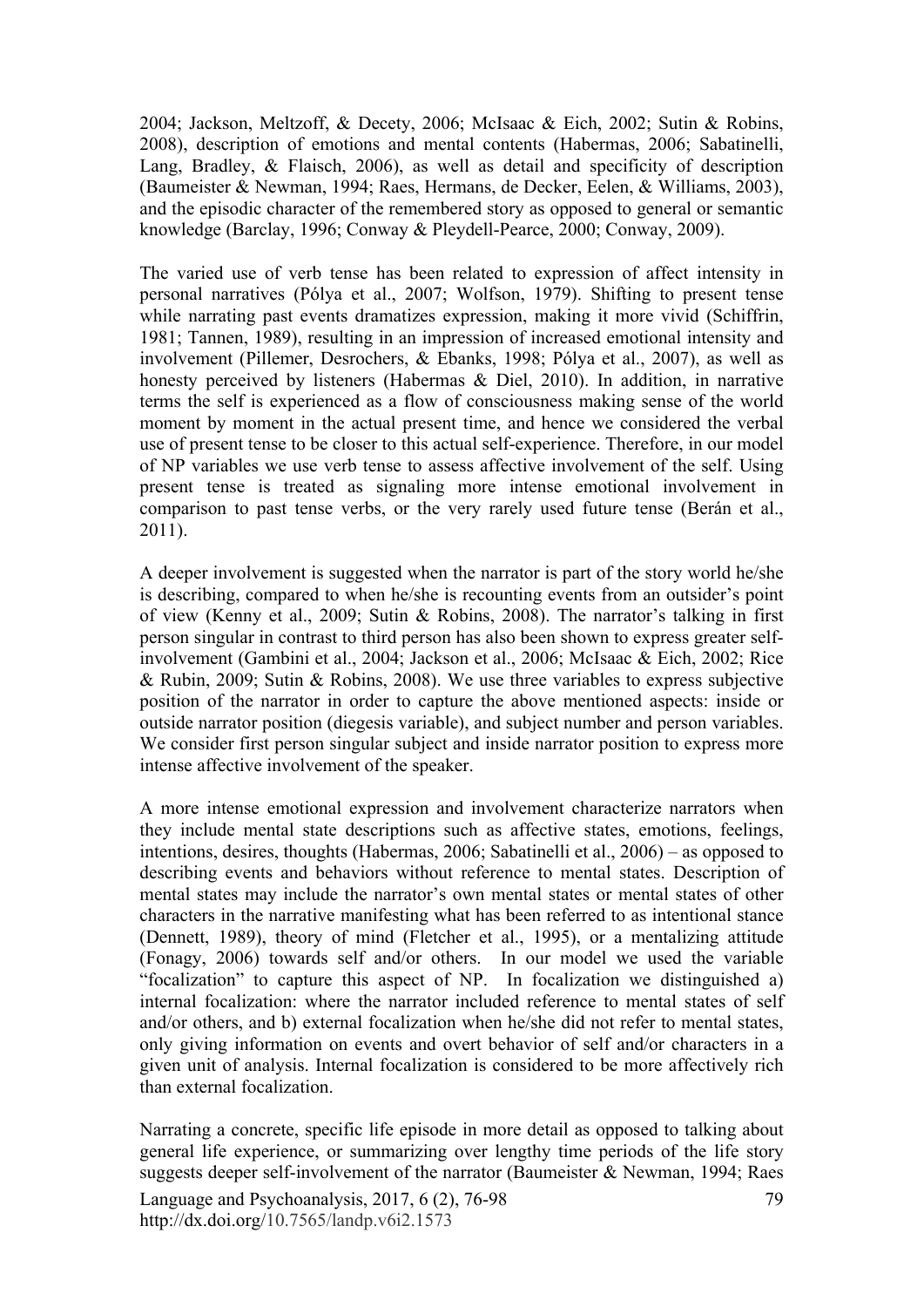et al., 2003). Giving a more detailed description of events expresses more intense involvement than vague statements and lack of detail (Bucci, 2001; Conway, 2009). According to Barclay (1996) emotional intensity characterizing episodic memories can be traced in verbal expressions of emotion, greater cohesion of memory, shorter expansion of time period described by the memory, presence of spatial temporal contextual information, and causal expressions, richer perceptual detail. In our conceptualization of NP we used the discourse level variable to capture these distinctions. This variable differentiates three positions of the person narrating the story: 1. discourse position, referring to the here and now of the therapeutic situation, 2. narrator position, referring to the taking of the position of the narrator of the story, 3. character position, referring to the taking the position of a character in the story: the narrator's formal self, or another character. These three positions differ in terms of subjective knowledge, and affective involvement. The first level differentiates the narrative from other discourse activities at the session referring to the here-and-now of the actual situation. The narrator and character positions differ in terms of autobiographic memory type: in the former position the speaker recounts memories that are more general, refer to longer periods of the life story, whereas the character position refers to unique episodes (Conway, 2009). This latter position requires more intense affective involvement of the self.

## *Affect Regulation During Joint Construction of Narratives*

Construction, reconstruction and transformation of the client's self-narratives is part of the therapeutic process in various types of psychotherapies, including psychoanalysis (Angus & McLeod, 2004). The therapist's interventions and other contributions (e.g. listening clues to the client) are also part of this process. Thus, we can talk of the joint construction of narratives by client and therapist in the therapy session, emphasizing this interactive facet of treatment, and the fact that the newly reconstructed and transformed narratives of the client are partially attributed to the therapist's contributions. In the joint construction of narratives during psychotherapy, we describe two types of affect regulation processes: self-regulation, and interpersonal regulation, both detectable in shifting of NP.

The first kind, self-regulation is expressed in continuous talk of each participant, when shifting from one NP to the next. The second type, interpersonal regulation, is expressed in the segment of talk of one participant following the other speaker, for instance the client following the therapist's intonation unit, and shifting to the perspective of the previous speaker. In this case, the shift in perspective is attributed to the coordination of perspectives between the speakers (Berán & Unoka, 2012). The cognitive background of the interpersonal regulation process is similar to the coordination and alignment of other discourse phenomena, such as bodily posture, grammatical structures, choice of wording (Garrod & Pickering, 2009). In the joint attention situation at the session, the speakers direct each-others attention to certain aspects of the narrative (Berán & Unoka, 2005; Chafe, 1994; MacWhinney, 2005; Nelson & Fivush, 2004). The directing of attention is realized while the speaker's and listener's attention is jointly focused at telling of and listening to the narrative.

In our study, we suggest that both self and interpersonal regulation has a role in regulating affective involvement of the self. We examine long-term changes in affect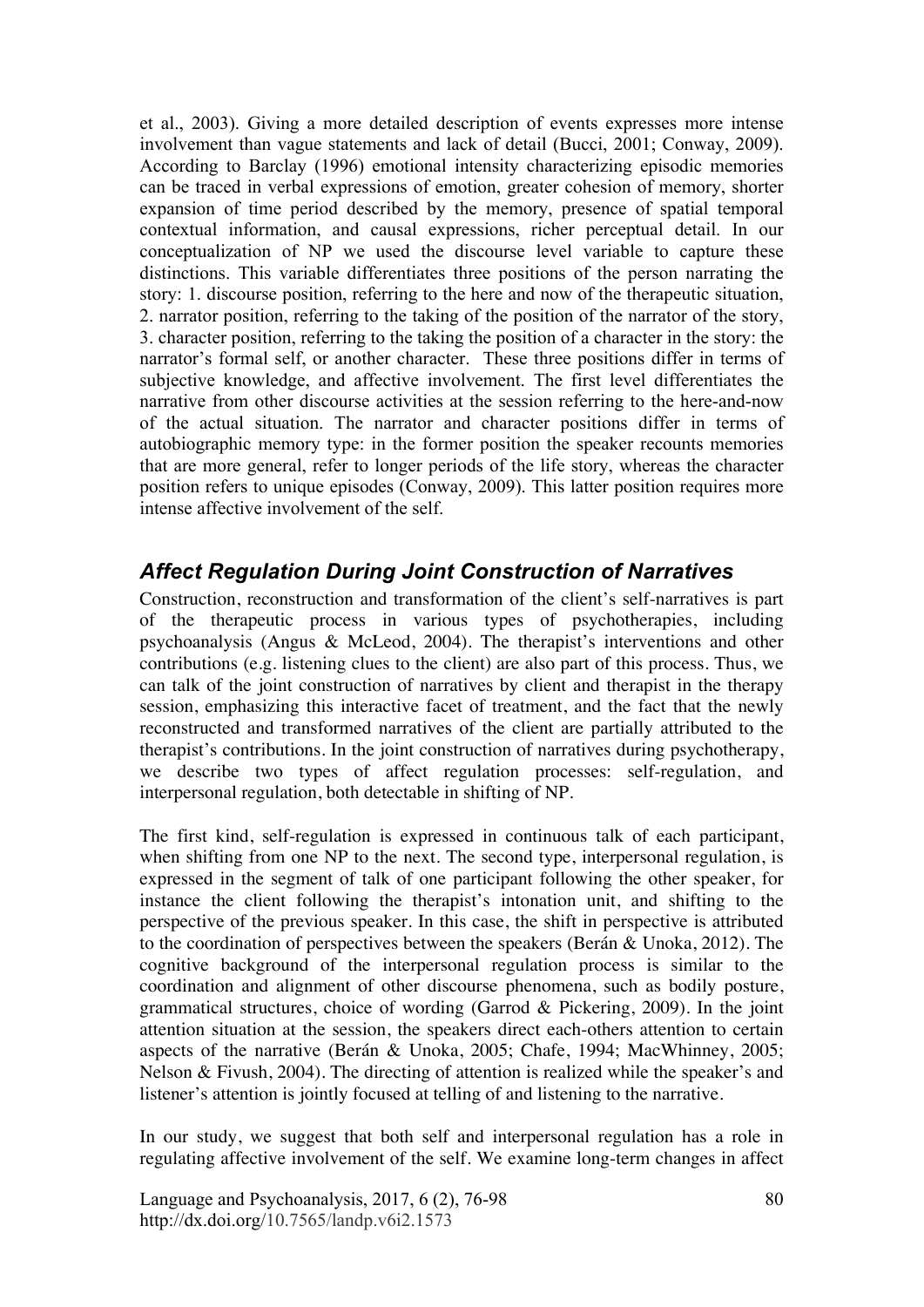regulation of one client-therapist dyad by comparing use of NP patterns of the speakers from the initial and working phases of therapy. Specifically we hypothesize that expression of affective involvement will be more intensive over time, so that both the therapist's and the client's expression will be more affect intensive by the working phase of therapy compared to the beginning phase. We hypothesize that this will be detectable overall and by the individual variables measured. The increase of affective involvement is a sign that the participants have developed trust and emotional attachment towards each other, which makes it possible to tell stories that reflect deeper involvement, which is related to alliance as well (Levy et al., 2006). We also hypothesize that the client's affective involvement will be more intense than the therapist's, due to the differing roles they play in therapeutic discourse: the client telling his own stories showing higher affective involvement, whereas the therapist trying to keep affective involvement at an optimal level for the purposes of therapeutic work. Hence, we expect that the therapist typically down-regulates affect, whereas the client up-regulates. Assessing self and interactive regulation of the participants we also describe the affect regulation cycle characterizing the session.

# **Methods**

### *Data Collection and Sampling*

The data for the current study has been collected between 2004 and 2006 as part of the Budapest Psychotherapy Data-base by two of the authors, in Budapest, Hungary, in Hungarian language. 15 audio-recorded sessions of long term psychoanalytic therapeutic treatment were recorded with the given client-therapist dyad for a period of 18 months into treatment from the onset of therapy. Sessions were recorded during three time periods: five consecutive sessions at the beginning phase of treatment, five consecutive sessions in the middle of the observation period (working phase of therapy) and five consecutive sessions at the end of the observation period (working phase of therapy). The current study uses the recorded text of two 50 minutes long therapy sessions with a male therapist - male client dyad. One session examined here is randomly selected from the beginning phase of psychotherapy, a few months after its onset (referred to as early session). We compare this session, which we consider the base-line, with another session randomly selected from the working phase of therapy, after 1.5 years (referred to as the late session).

## *Participants*

Participants were volunteers, and received no compensation for participating in the study. The therapist participating in the study is a trained and licensed clinical psychologist and psychoanalyst in Budapest, Hungary. He is a member of the Hungarian Psychoanalytic Association and the International Psychoanalytic Association. The treatment method applied was psychoanalysis, more specifically object relation theory. Treatment was applied three or four times a week. The client in the study is a middle aged (41 yrs) high level professional, unemployed at the time, previously working in state bureaucracy. He lived in Budapest, Hungary at the time of his treatment. His family background is middle class, he had a university degree, and was single at the time. His diagnosis assessed by his analyst indicated on DSM-IV-R included Axis I: Dysthymia, and Panic disorder, Axis II: Obsessive, Paranoid Personality disorder with Narcissistic traits. He had no axis III disorders, and on Axis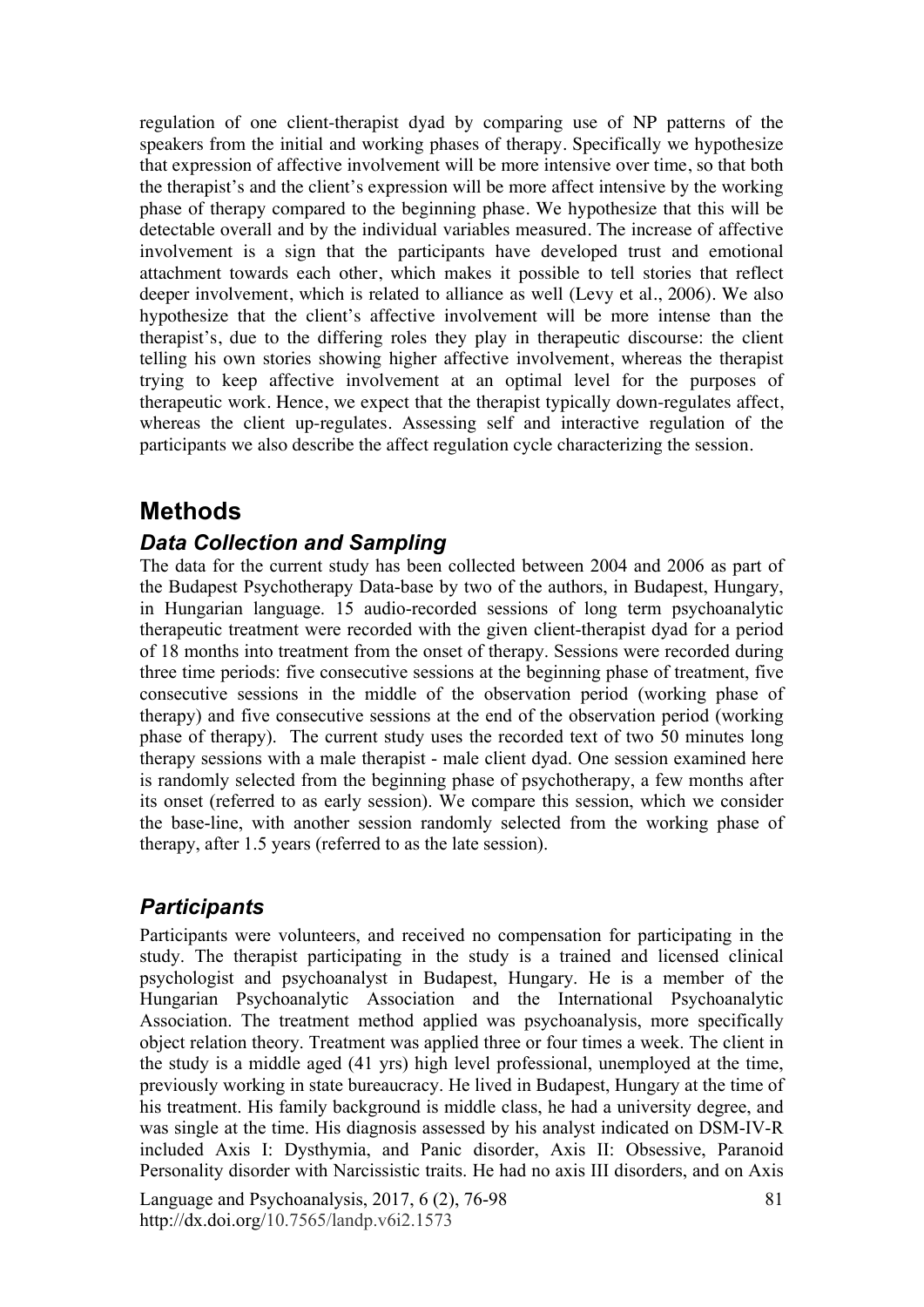IV: mild stress. His medical history included suicide attempts; on one occasion he needed medical help because of his suicide, and he had been previously admitted to inpatient psychiatric treatment.

# *Ethical Considerations*

The study was approved by the board of Semmelweis University Regional and Institutional Committee of Science and Research Ethics, Budapest. Participants have signed the informed consent form in which they agreed to the anonymous use of their material for scientific and educational purposes. Also, participants had the chance to resign at any point of the observation period, if they felt uncomfortable. Since recordings were carried out by the therapist, the researchers did not meet the client personally. In order to preserve privacy of the client and therapist by keeping their identity anonymous we deleted all personal information from the text-files, such as names of persons and places, dates of events, and replaced by fictive names and dates, etc.

# *Data Transcription*

As described in Berán and Unoka (2015): Audio-recorded therapy sessions were transcribed by the first author using the transcription codes of the Child Language Data Exchange System (MacWhinney & Snow, 1990). Talk at the session was transcribed verbatim, segmenting the speech flow into intonation units, as defined by Chafe (1994) in English, and by Németh (1996) in Hungarian. According to this, an intonation unit was defined as a group of words bounded by silence, a short pause or final intonation contour to signal question, period, or exclamation. Single words, sentence fragments could also be considered separate or fragmented intonation units. One typical 50 minutes session consists of about 1000 intonation units.

# *Coding of NP*

Coding of NP was based on the original transcript in Hungarian, according to the system described in the Handbook of Coding Narrative Perspective (Berán, 2009). We used the following variables in coding NP for each individual intonation unit line:

- 1. Verb tense: the grammatical verb tense in Hungarian includes three categories: past (1), present (2), and future (3), signaled in the verb suffix. In case there was no verb in the given intonation unit, or syntactically related clause, we coded non-applicable (0).
- 2. The narrator/character's relation to the story world (i.e., "diegesis"), where narrated events take place. The narrator him or herself may be part of the story world, by participating in events of the story: inside-narrator or homodiegesis, (1), or may not be participating in it, rather looking at it from the outside: outside-narrator or hetero-diegesis (2). For example, in the following dialogue between the client  $(C)$  and therapist  $(T)$ , the client uses the inside narrator position, whereas the therapist uses the outside position:

C: *for example, when last time we talked about this, about the children and everything, my brain like like it did not stop about it when I left here.*  T: *and what came to your mind?*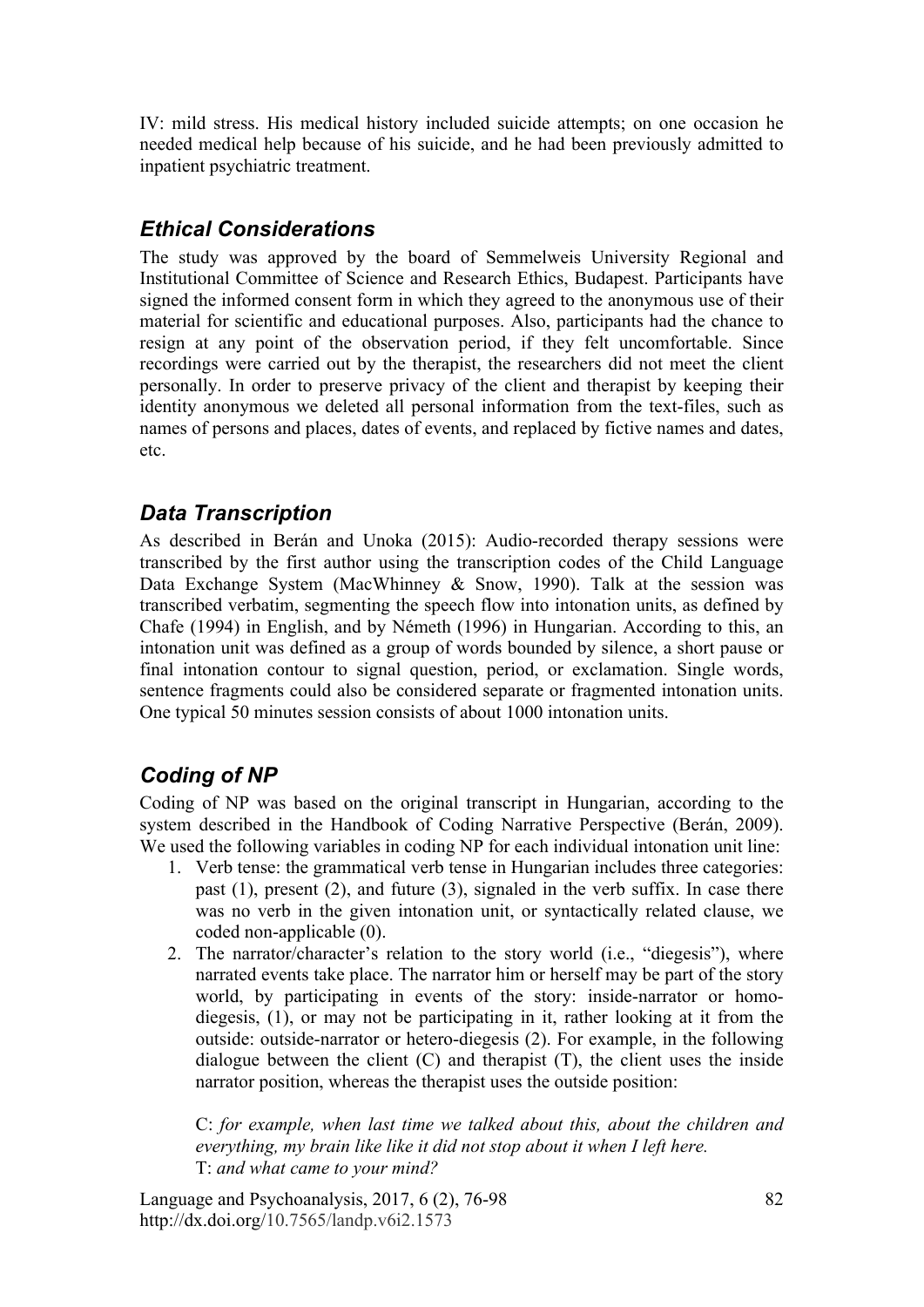The third (rather rarely used) category is the so called pseudo-narrator position or pseudo-diegesis (3), when the narrator identifies with a character of the story, and shifts to their point of view. This is accomplished usually with direct quotation. For example, in the following monologue of the client we find a shift from hetero to pseudo-diegesis. The client is talking about difficulties of raising children: *"That they can take it lightly. You know 'cause 'they are fine, no need to worry about them', I don't know."* Here the 'they are fine, no need to worry about them' is a direct quotation of those kind of parents' thinking or speaking who take it lightly. The client illustrates his argument by directly expressing their point of view. In case the diegesis variable could not be applied to a given intonation unit (for instance due to fragmentation of the unit), we used the non-applicable (0) category.

- 3. Grammatical subject: number. This is the same in Hungarian as in English, except that in Hungarian the subject number may also be placed in the verb suffix. The subject could be singular (1) or plural (2). In case there was no subject in a given intonation unit or syntactically related clause, we used the non-applicable category (0). For example, in the following quote from the client: *"not only that I have never experienced, but I have not ever heard such a thing from anybody"* is a singular subject.
- 4. Grammatical subject: person. This is the same in Hungarian and in English. The subject could be first (1), second (2), or third (3) person. We also distinguished impersonal (general) subject (4), or used the non-applicable category if there was no subject present in a given intonation unit or syntactically related clause (0). For instance, using the above example: *"not only that I have never experienced, but I have not ever heard such a thing from anybody"*, we coded first person, because the subject was the *'I'*.
- 5. Mode of focalization: The narrator's way of perceiving his/her own, and other character's inner world, his/her knowledge or lock of knowledge of it. Describing feelings, thoughts, desires or just overt behavior. We differentiated intonation units which only describe overt behavior and events, called external mode of focalization (1), from those expressing mental contents (emotions, desires, intentions, etc.), called internal mode of focalization (2). Also, we used the non-applicable category (0) if focalization could not be interpreted on a given intonation unit or syntactically related clause (for instance, in case of fragmented intonation units).
- 6. Discourse level: Positions the narrator in terms of whether he/she is telling the story in the *here and now* of the therapeutic session, talking about the thoughts and feelings related to what is happening in the present: 'here and now of the therapeutic session' (1); or recalling general autobiographical information referring to repeated, or typical events, or extended life-time periods (Conway, & Pleydell-Pearce, 2000): 'narrator's level' (2); or recalling autobiographical information related to a specific episode, a one-time event in the speaker's past life: 'character's level' (3). We used the non-applicable (0) category when discourse level could not be determined, for example, in case of fragmented intonation units. Let us look at the following dialogue, in which the client is talking about his humiliation at his former workplace:

C: *well and after that it followed that when they handed out rewards, which of course you know that it's called a reward in the administration, but it is like everyone gets that.*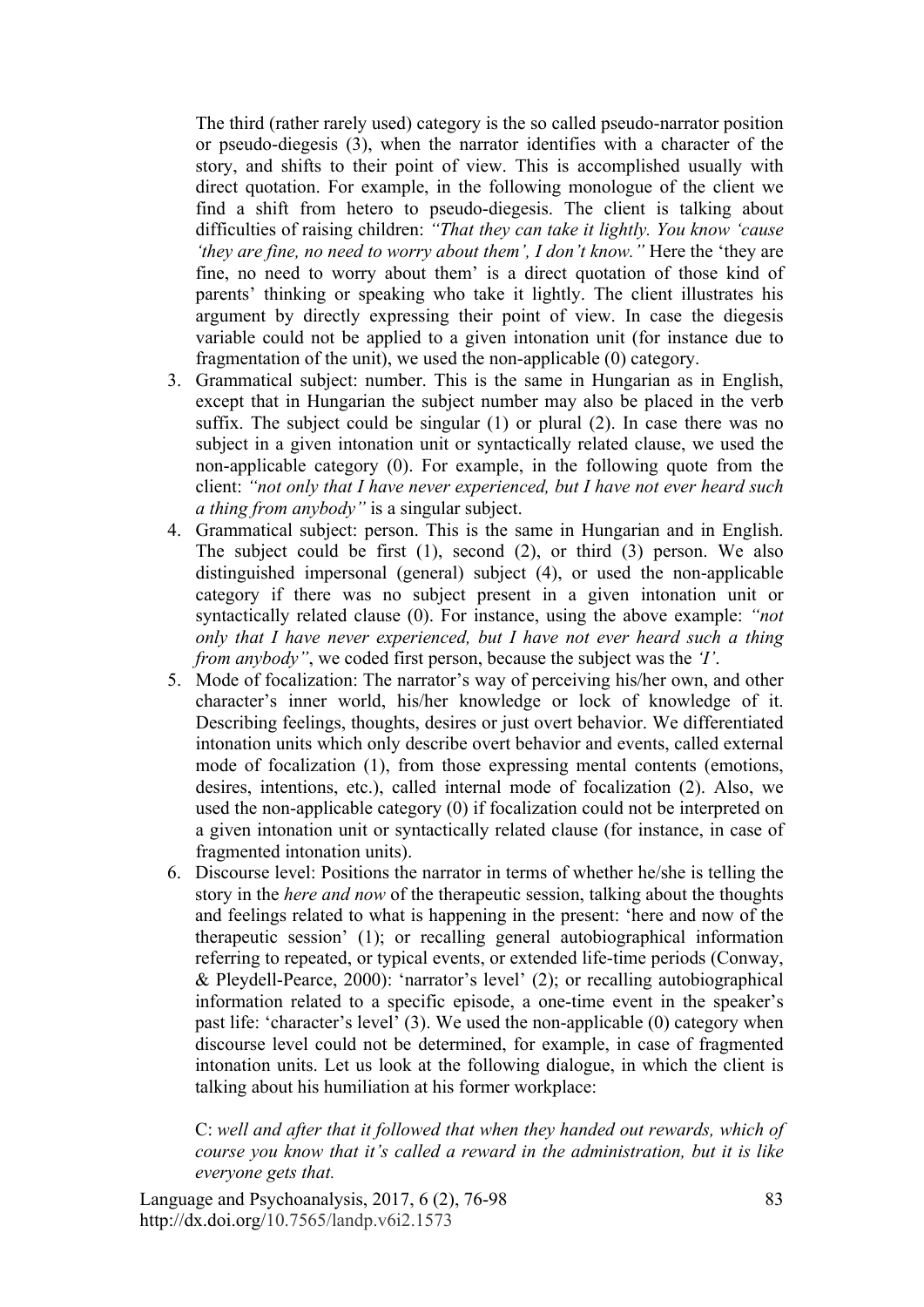T: *Yes*.

C: *so it is practically an extension of your sellary. And then what happened was that everyone got it, but me. And this was even especially emphasized at the meeting, like because S. does not get it.* 

At the beginning of the dialogue the client is talking about general information related to autobiographical events that repeatedly and typically occurred during the period he was working at the given institute. Therefore intonation units here were coded as narrator's level. From the point of *"And then what happened*..." he shifts into a concrete life-episode describing how he was mistreated and then humiliated at the meeting at one time. Therefore, intonation units in this section were coded as character's level. The level of the "therapeutic here-and-now" often takes the form of the therapist's interpretations or interventions. Let us look at the following dialogue:

T: *so we may even think that that has been an ideal situation, because there was no female boss.* C: *that's right.*

 Intonation units of the dialogue were coded as therapeutic-here-and-now, because it refers to the current situation, what we may think of previous events now, in retrospect.

Coding for the two sessions was carried out by the first author, inter-rater reliability was computed based on 300 intonation units of the total transcript coded by two independent raters. Cohen's kappa was 0.63, which shows a substantial level of agreement.

## *Measures of Affective Involvement and Affect Regulation*

To measure affective involvement of the self expressed in talk we created a 7 point scale using the following variable values: inside narrator, present tense, first person, singular, character level, internal focalization — each representing one point on the "affective involvement of the self" scale. We computed values for each intonation unit for affective involvement. Regarding affect levels we distinguished sequences based intonation units (self vs. interactive regulation), testing regulative role of NP accomplished by shifting. We distinguished four types of intonation units, based on intonation unit sequences, always analyzing the first unit after the change of speaker:

- 1) Intonation unit produced by the client was followed by another intonation unit also produced by the client (CC unit);
- 2) Intonation unit produced by the therapist preceded by client's intonation unit (CT unit), analyzing units 'T';
- 3) Intonation unit produced by therapist followed by another also produced by the therapist (TT unit);
- 4) Intonation unit produced by the client preceded by the therapist's intonation unit (TC unit), analyzing units 'C'. We also computed level of affective involvement for each sequence based unit, using the same method as described above.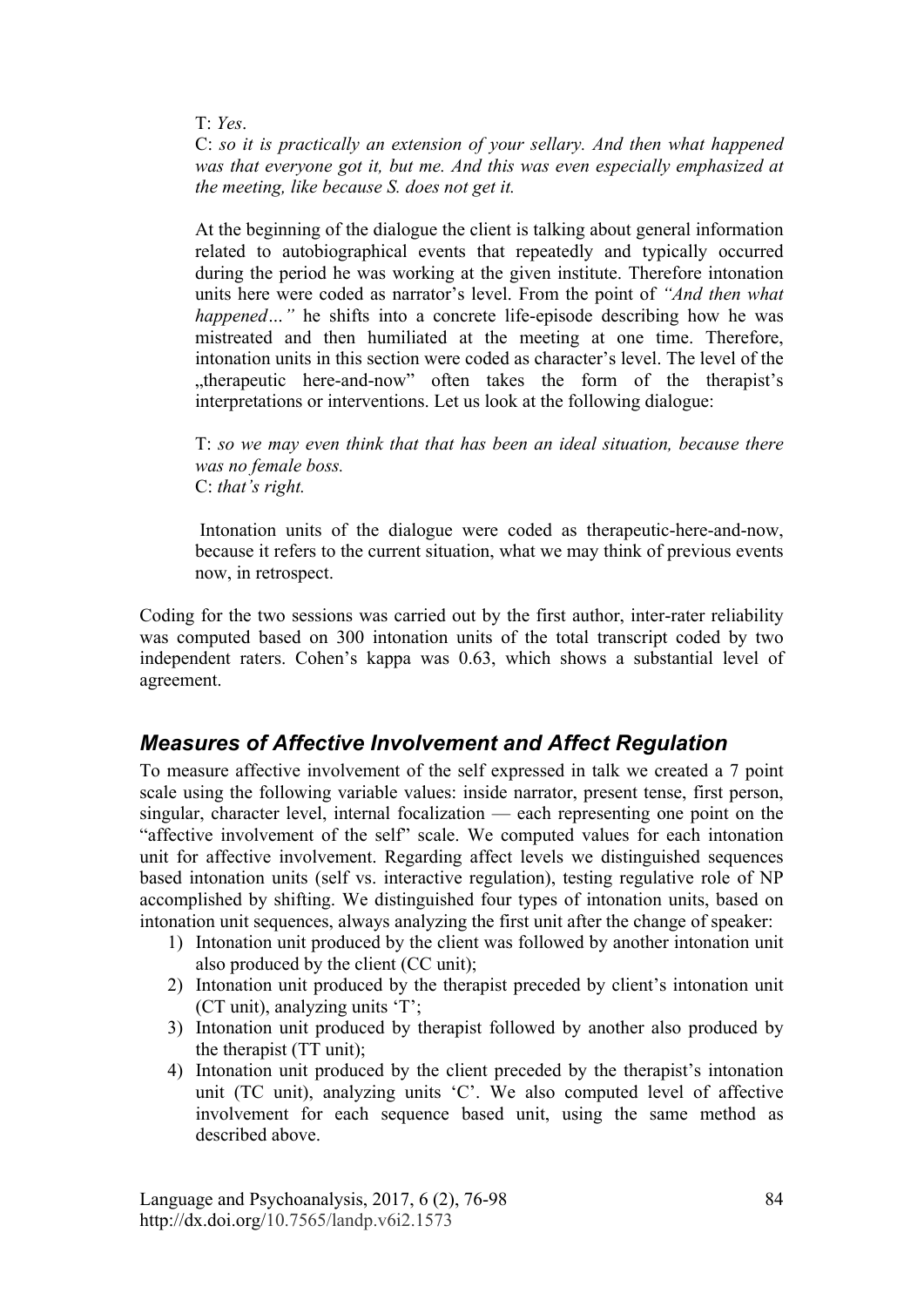# **Statistical Analysis**

For statistical analysis we used the Statistical Analysis System (SAS) 9.4 package. In the statistical analysis of sequence based units we found that much of the therapist's contribution consisted in giving listening clues to the client, in other words short feedback ensuring the client that the therapist is there, paying attention to what he says. Such listening clues include *"hm"*, *"aha"*, *"uhm"*, yes, although highly important in therapy, however, could not be coded in terms of expressing a specific NP. Therefore they were coded as Not-Applicable (NA). This category also included intonation unit fragments that would stand outside of contextual meaning, not expressing any interpretable perspective.

In our analysis we created cross-tabulations in order to investigate the distribution of variable categories. Due to large number of intonation units, in the categories we typically had a high number of cases. We used Generalized Linear Integrated Mixed Model analysis (GLIMMIX procedure, SAS 9.4 version) to identify significant differences in distributions according to categories. This model allows for handling repeated measures and clustered, dependent data (Liang, & Zeger, 1986; Lin, & Breslow, 1996), such as those observed between the therapist and client across the repeated intonation units. Furthermore, it makes possible to investigate variables that deviate from Gaussian distribution, including polychotomous categorical data that are measured at a nominal scale (Koch, Carr, Amara, Stokes, & Uryniak, 1990) (e.g., verb tense, diegesis, subject number, focalization, person, discourse level). Categorical variables measured at a nominal scale were tested in our study using the multinomial distribution with the generalized logit function; ordered categorical data (such as level of affective involvement), were tested using the multinomial distribution with the cumulative logit function.

# **Results**

# **Descriptive Statistics**

In order to examine distribution of speech among client and therapist, we assessed distribution of intonation units between client and therapist as shown in Table 1. Data suggest that the client talked about four times as much as the therapist at both sessions.

### **Table 1**

Distribution of intonation units by speaker and session

| Who speaks?   | Frequency | Percent |
|---------------|-----------|---------|
| Early session |           |         |
| Client        | 740       | 80.2    |
| Therapist     | 183       | 19.8    |
| Late session  |           |         |
| Client        | 1113      | 88.3    |
| Therapist     | 147       | 117     |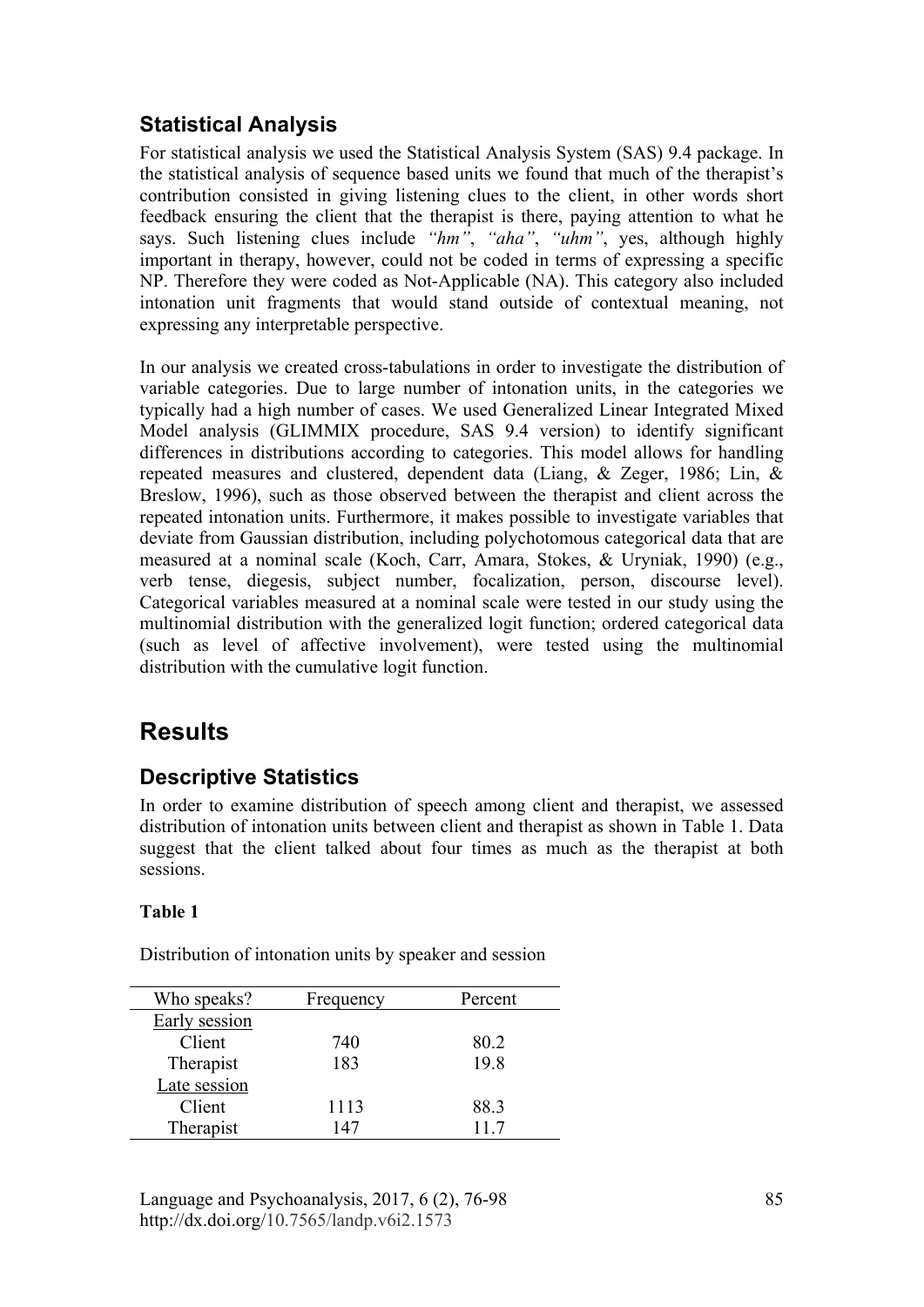# *Testing of Hypotheses*

According to our hypothesis, we expect affective involvement to increase by the late session. In order to test whether there was a difference in affective involvement at the sessions we used our seven point scale described above measuring affective involvement of the speakers and used the Generalized Linear Integrated Mixed Model analysis (GLIMMIX) to determine the difference of involvement at the early and late sessions by speaker. This model allows for handling repeated measures data, and variables that deviate from Gaussian distribution. There was a main effect for session, F (3, 2183) = 39. 23,  $p < 0.0001$ , with mean values (M) indicating that affective involvement was higher at the late session (for the early session  $M = 2.97$ ,  $SD = 1.29$ ; for the late session  $M = 3.30$ ,  $SD = 1.11$ ), thus confirming our hypothesis. In order to test whether the client's involvement was higher than the therapist's – as we stated in our hypothesis — we also compared affective involvement between client and therapist. There was a main effect for speaker,  $F(3, 2183) = 81.65$ ,  $p < 0.0001$ , with mean values indicating that the client's affective involvement was higher than the therapist's (for the client  $M = 3.19$ ,  $SD = 1.19$ ; for the therapist  $M = 2.48$ ,  $SD = 1.20$ . There was no interaction between speaker and session, F  $(3, 2183) = 0.04$ , p = 0.83 (for the early session, for the client  $M = 2.92$ ,  $SD = 1.29$ , for the therapist  $M = 2.29$ ,  $SD = 1.17$ ; for the late session for the client  $M = 3.37$ ,  $SD = 1.08$ , for the therapist M  $= 2.72$ ,  $SD = 19$ ).

In order to examine distribution of NP variables among speakers at the two sessions, we performed a GLIMMIX analysis between the categories of each NP variable in order to test whether there was an association between session type (early and late) and NP patterns for each speaker. Table 2 shows the distribution of the six NP variables according to speaker by session as well as GLIMMIX test results for comparisons of early and late sessions.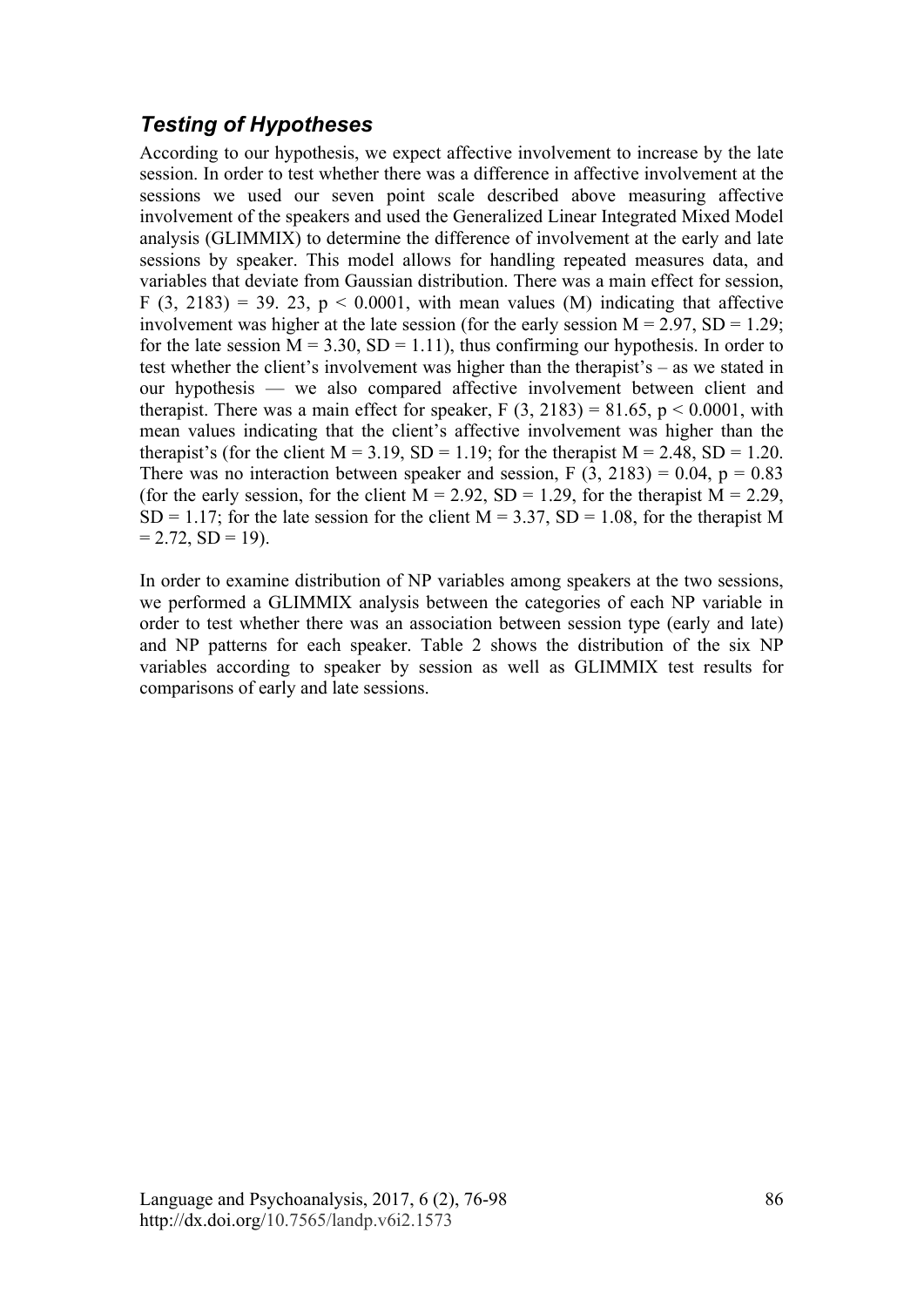

#### **Figure 1**

Distribution of the six NP variables in intonation units by speaker and session

*Note*.  $C1 =$  the client's intonation units at the early session;  $C2 =$  the client's intonation units at the late session:  $T1 =$  the therapist's intonation units at the early session;  $T2$  = the therapist's intonation units at the late session;  $NA$  = non-applicable.  $*p<0.05$ ,  $*p<0.01$ ,  $**p<0.0001$ 

Results of GLIMMIX tests show that in the client's talk there was a significant difference between NP patterns used at the early and late sessions in case of four variables: verb tense, subject number and person, and discourse level. Thus, in case of these variables, there was a relationship between early and late session and distribution patterns. In the therapist's talk, the variables of diegesis, focalization, discourse level, and subject number showed significantly different patterns of distribution between sessions.

We used sequence-based intonation units to measure potential effects of affect regulation of the speakers. For this, we used the four types of sequence-based units described above. In total, there were 1577 CC units (589 at the early, and 988 at the late session), 276 CT units (152 at the early, and 124 at the late session), 277 TC units (151 at the early, and 126 at the late session), and 172 TT units (110 at the early, and 62 at the late session).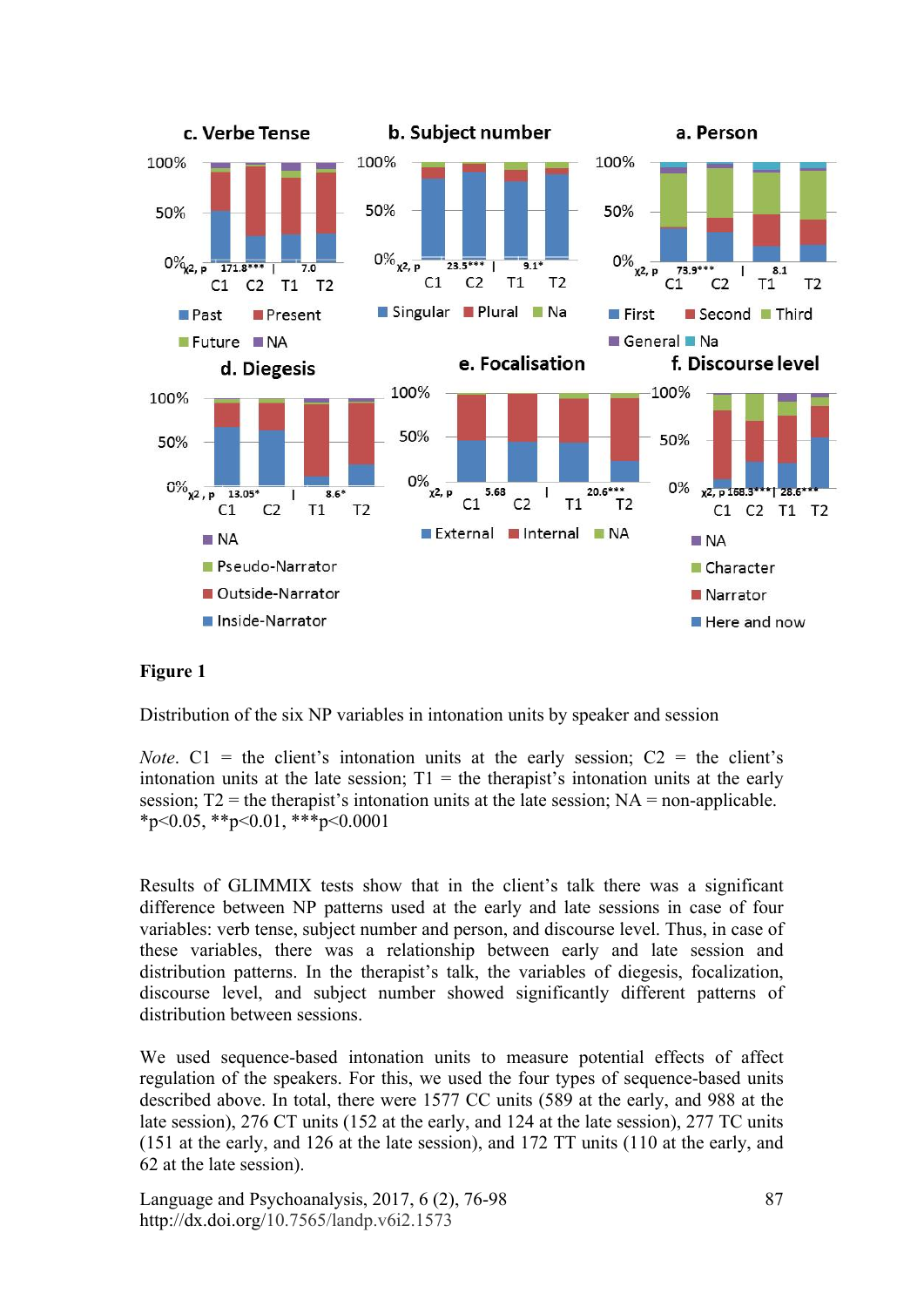In order to understand distribution of sequence based intonation units, we used again a GLIMMIX analysis. Figure 2 shows the distribution of the six variables of NP for the four types of sequence based intonation units by session. We tested if there was a difference in NP distribution patterns among the sequence based unit types at a given session. We found a significant difference among sequence based unit types both at the early, and at the late sessions, except for focalization at the early, and verb tense at the late session, which were not significant.



#### **Figure 2**

Distribution of the six NP variables for sequence-based intonation unit by session

*Note.* CC = sequence based unit where the client's intonation unit is preceded by another of the client's intonation unit; CT = sequence based intonation unit where the therapist's unit is preceded by the client's unit; TC = sequence based unit where the client's unit is preceded by the therapist's intonation unit;  $TT$  = sequence based intonation unit, where the therapist's unit is preceded by another of the therapist's unit;  $C_1$  = the client's intonation units at the early session;  $C_2$  = the client's intonation units at the late session;  $T1 =$  the therapist's intonation units at the early session;  $T2 =$ the therapist's intonation units at the late session;  $NA = non-applicable.$ <sup>\*\*\*</sup>  $p < .0001$ 

To test the difference in affective involvement based on our seven point scale between sequence based unit types in total, we used the GLIMMIX procedure since this variable (total) represents ordinal-scale measure. We characterized self regulation of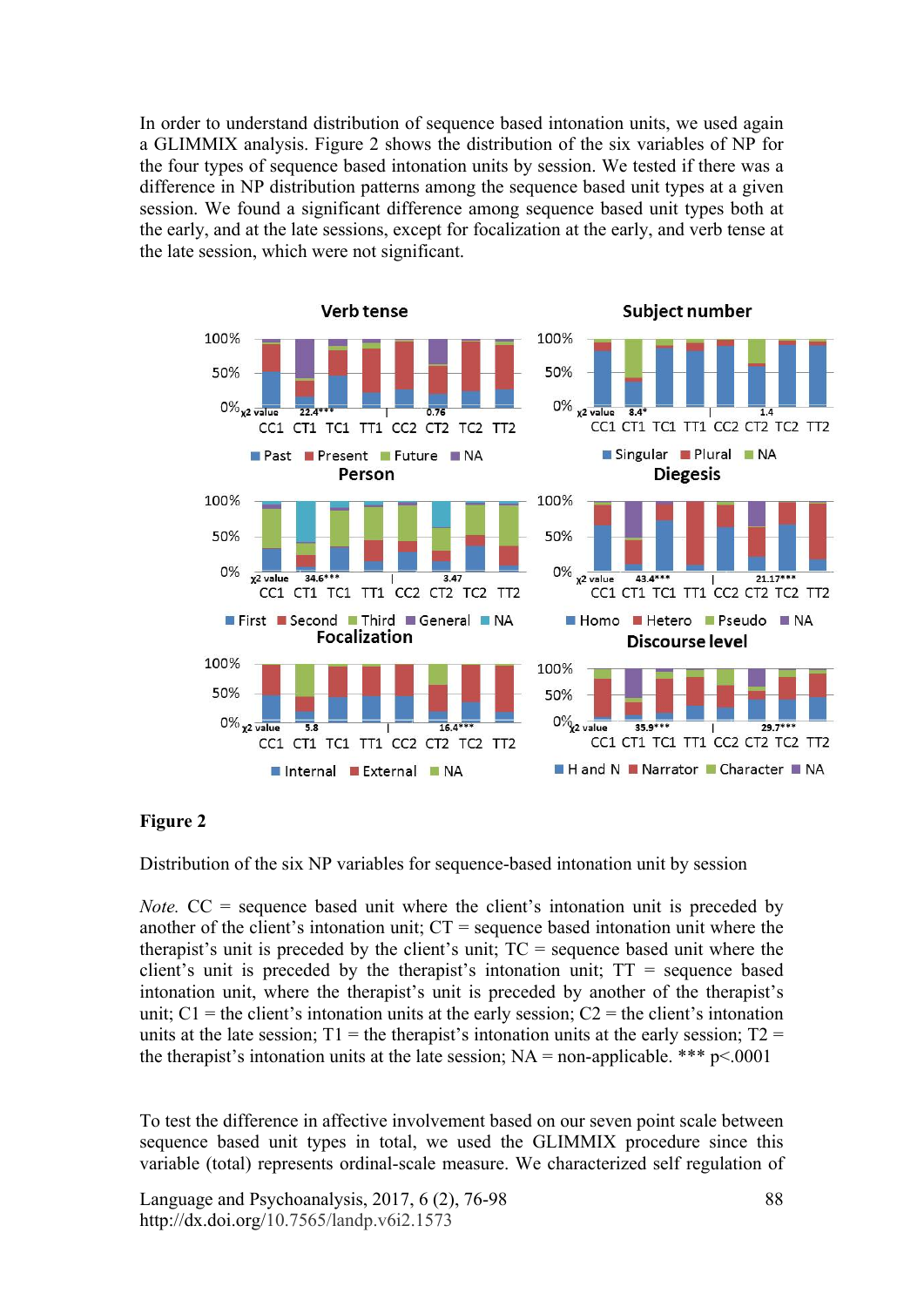the speakers by CC and TT unit types, and interactive regulation by CT (interactive effect of the client on the therapist's speech) and TC (interactive regulation effect of the therapist on the client) unit types. There was a significant difference among sequence based unit types overall F  $(7, 20301) = 148.86$ ,  $p < 0.0001$ . Table 2 shows the significance of differences among unit types. CC and TC type units showed the most affective involvement, and there was no significant difference between them (for CC units  $M = 3.18$ ,  $SD = 1.17$ ; for TC units  $M = 3.20$ ,  $SD = 1.3$ ). TT units showed the next highest level of involvement ( $M = 2.48$ , SD = 1.05), and CT type units showed the lowest ( $M = 1.47$ ,  $SD = 1.58$ ).

#### **Table 2**

Significance of differences in affective involvement<sup>a</sup> among types of sequence based intonation units over the two sessions

|                 | CC                   |                      | ТC                 |
|-----------------|----------------------|----------------------|--------------------|
| <b>CC</b>       |                      |                      |                    |
|                 | $\leq 0.001^{\circ}$ |                      |                    |
| $\frac{CT}{TC}$ | 0.2412               | $\leq 0.001^{\rm R}$ |                    |
| TТ              | $\frac{100000}{6}$   | $\leq 0.001^R$       | $\rm < 0001^\circ$ |

Note.<sup>a</sup>: affective involvement was measured on a 7-point scale

 $CC$  = sequence based unit where the client's intonation unit is preceded by another of the client's intonation unit;  $CT$  = sequence based intonation unit where the therapist's unit is preceded by the client's unit;  $TC =$  sequence based unit where the client's unit is preceded by the therapist's intonation unit;  $TT$  = sequence based intonation unit, where the therapist's unit is preceded by another of the therapist's unit; index letters C and R indicate whether the column or row sequence-based unit showed higher level of affective involvement, respectively.

Table 3 shows that this same pattern was the case for both sessions: for the early session, the Mean for CC units was  $2.90$  (*SD* = 1.28), for TC it was  $2.98$  (*SD* = 1.32), for TT it was 2.35 ( $SD = 1.08$ ), and for CT it was 1.11 ( $SD = 1.40$ ). For the late session the Mean for CC units was  $3.35$  (*SD* = 1.06), for TC it was  $3.46$  (*SD* = 1.23), for TT it was  $2.69$  (*SD* = 0.96), and for CT it was  $1.90$  (*SD* = 1.68).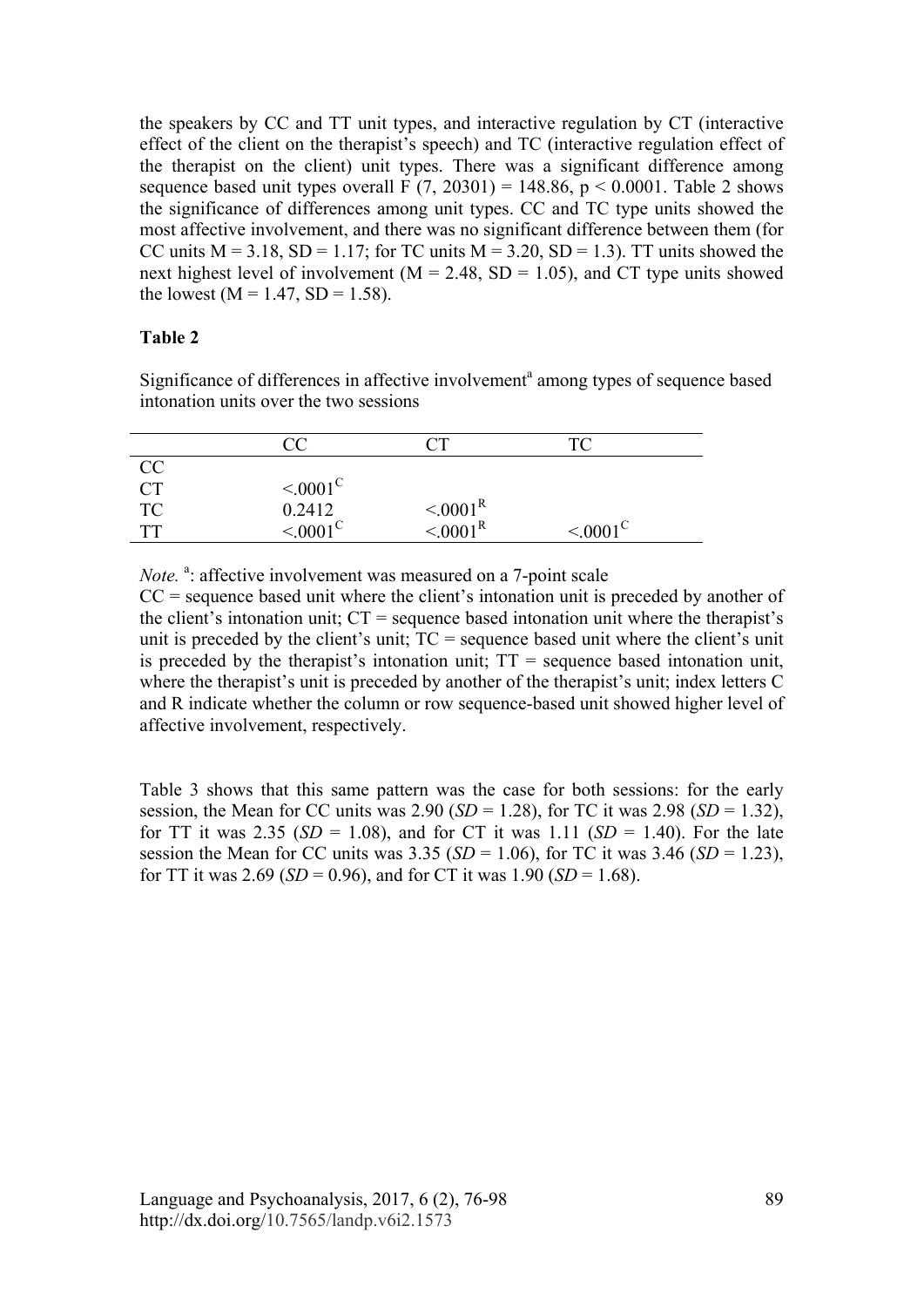### **Table 3**

|         |    | Early session                                                                                                    |                      |                                    |           | Late session                          |                     |           |
|---------|----|------------------------------------------------------------------------------------------------------------------|----------------------|------------------------------------|-----------|---------------------------------------|---------------------|-----------|
|         |    | CC                                                                                                               | <b>CT</b>            | <b>TC</b>                          | <b>TT</b> | CC                                    | <b>CT</b>           | <b>TC</b> |
| Early   | CC |                                                                                                                  |                      |                                    |           |                                       |                     |           |
| session |    | $\text{CT} \leq 0001^{\text{C}}$                                                                                 |                      |                                    |           |                                       |                     |           |
|         | TC | 0.4491                                                                                                           | $\leq 0.001^{\rm R}$ |                                    |           |                                       |                     |           |
|         |    | $TT \leq 0.001^C \leq 0.001^R \leq 0.001^C$                                                                      |                      |                                    |           |                                       |                     |           |
| Late    |    | $CC \leq 0.001^R \leq 0.001 \ 0.0004^R \leq 0.001^R$                                                             |                      |                                    |           |                                       |                     |           |
| session |    |                                                                                                                  |                      |                                    |           |                                       |                     |           |
|         |    | $\text{CT} \leq 0.001^{\text{C}} \leq 0.001^{\text{R}} \leq 0.001^{\text{C}} \quad 0.0045 \leq 0.001^{\text{C}}$ |                      |                                    |           |                                       |                     |           |
|         |    | $TC \leq 0.001^R \leq 0.001^R \leq 0.010^R \leq 0.001^R \leq 0.3690$                                             |                      |                                    |           |                                       | $\leq 0001^{\rm R}$ |           |
|         |    | 0 2 1 0 1                                                                                                        |                      | $\leq 0.001^{\rm R}$ 0.1171 0.0783 |           | $\leq 0001^{\circ} \leq 0001^{\circ}$ |                     |           |

Significance levels for differences in affective involvement<sup>a</sup> among types of sequence based units by session

Note.<sup>a</sup>: affective involvement was measured on a 7-point scale

 $CC$  = sequence based unit where the client's intonation unit is preceded by another of the client's intonation unit;  $CT$  = sequence based intonation unit where the therapist's unit is preceded by the client's unit;  $TC =$  sequence based unit where the client's unit is preceded by the therapist's intonation unit; TT = sequence based intonation unit, where the therapist's unit is preceded by another of the therapist's unit; index letters C and R indicate whether the column or row sequence-based unit showed higher level of affective involvement, respectively.

We also calculated LS means and standard errors for sequence based unit types by session. At the early session LS mean for CC units was  $2.90$  (SE = 0.05), for TC it was 2.98 (SE = 0.10), for TT it was 2.35 (SE = 0.12), and for CT it was 1.11 (SE = 0.10). For the late session LS mean for CC unit was  $3.36$  (SE = 0.04), for TC it was 3.46 (SE = 0.11), for TT it was 2.69 (SE = 0.15), and for CT it was 1.9 (SE = 0.11).

# **Discussion**

The goal of our study was to introduce a novel method for studying regulation of affective involvement in psychoanalytical psychotherapy, and show its usefulness of application by examining regulation of affective involvement in two psychoanalytic sessions taking place 1.5 years apart. We defined affect regulation as the capability to process, modulate, and express affective experience (Watson et al., 2011) and we argued that studying verbatim transcripts of therapeutic sessions allows for identification of narrative structures that have different levels of affective involvement; shifting between these levels reflects a regulation of affective involvement. Our study provides evidence that this approach to examining in-session affective involvement can be useful for understanding self – and interactive aspects of affect regulation. Our results show in general the support of our main hypotheses regarding differences of affective involvement between the sessions, as well as the speakers.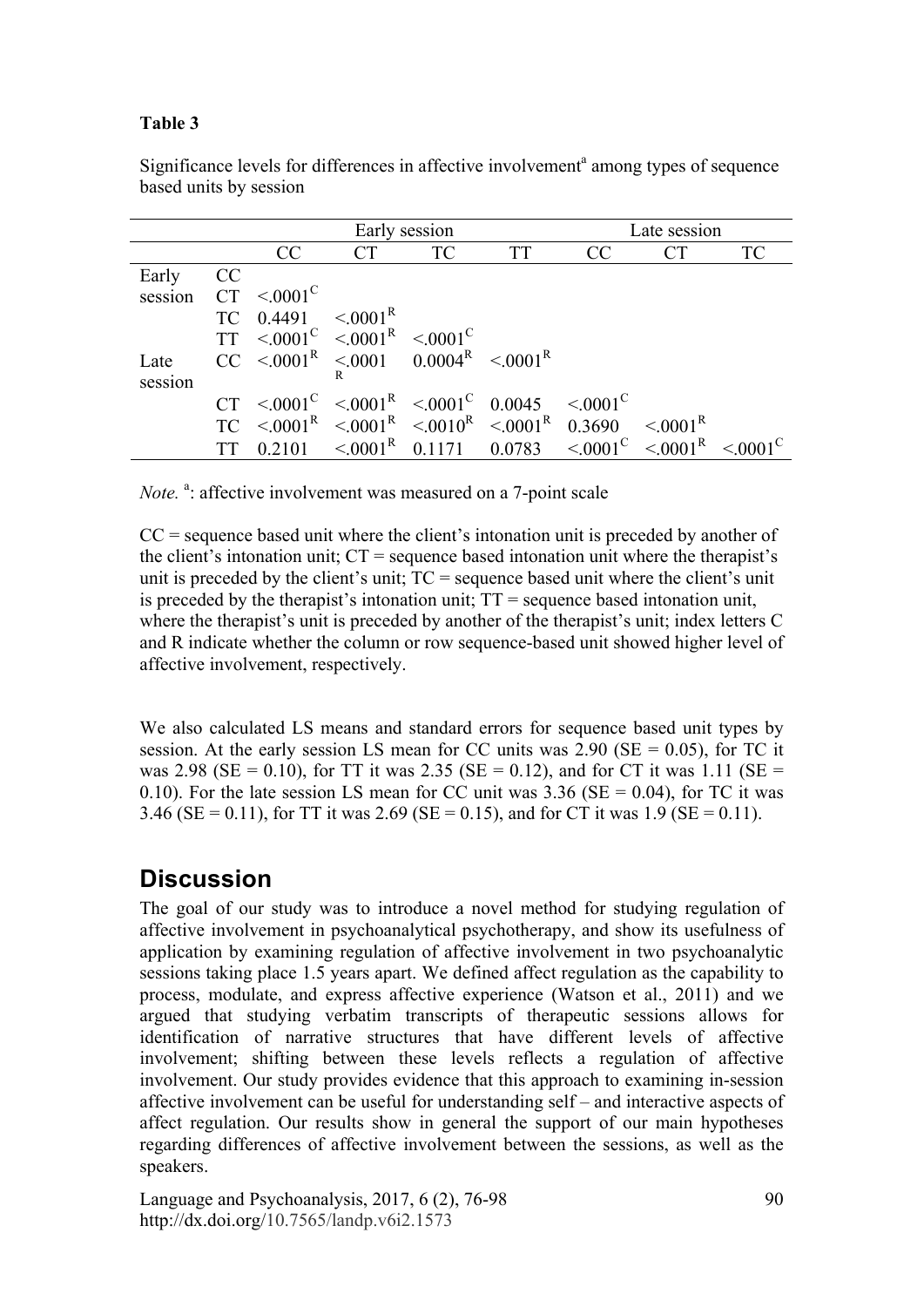Based on the number of intonation units uttered by speakers we found that the client used four times more intonation units than the therapist. Since this pattern was similar at both sessions, in the case of this client-analyst dyad we found this pattern fitting into the popular image of psychoanalytic discourse where the client does much of the talking, and the therapist's role requires him/her mainly to listen.

Affective involvement for both speakers was higher at the late session, after the client has been in analysis for 18 months. This supports our hypothesis that after being in therapy for a substantial period of time, telling of stories that express higher affective involvement becomes possible for the client, since this requires trust and emotional attachment between the participants (Levy et al., 2006). In addition, in certain type of therapies (e.g. experiential treatment) deeper emotional processing – defined as an integration of cognitive and affective aspects of emotion experience — is viewed as the most important therapeutic task, goal, and part of the change process (Greenberg & Pascual-Leone, 1995; Missirlian, Toukmanian, Warwar, & Greenberg, 2005; Watson & Greenberg, 1996; Watson, Greenberg, & Lietaer, 1998). In line with this, Pos, Greenberg, Goldman and Corman (2003) demonstrated that emotional processing independently predicted improvement in case of depressed clients in brief experiential therapy.

In psychoanalytic therapy Freud (1926/1959) emphasized that regulation of anxiety and in general negative affect arising from conflicts between the ego and reality, as well as from conflicts between the ego and super-ego or the id was an important part of the therapeutic process. According to Mergenthaler's therapeutic cycles model of psychoanalytic therapy (1996, 2004) there are phases of treatment (or session) that show increased affect levels, and its function in the analysis is emotional experiencing on the client's part. Thus, it may be the case that increase of affective involvement on the client's part contributes to improved emotional experiencing and processing in psychoanalytic therapy as well.

Our finding that the mean levels of affective involvement in the client's intonation units were higher at both sessions than the analyst's, further emphasizes the importance of in depth emotional processing on the client's part. It also suggests that in our case, client's and therapist's roles differ in terms of affect regulating strategies in the session, as we discuss it below when describing the affect regulation cycle characteristic of the examined sessions.

Our statistical analysis showed that change of affective involvement over time in case of both speakers displayed a similar overall pattern. We suggest that this overall change may show a coordination of affective involvement between the speakers; in other words, it may be the result of interpersonal regulation. At the same time, coordination of change in affective involvement-level of the speakers may also be informative about the alliance (Gaston, 1990) between client and analyst. In order to show coordination of affective involvement they must pay close attention to eachother's level of involvement (i.e. have a high affective attunement), which may be a sign of good alliance. Along a similar line Owens, Haddock and Berry (2012) found good alliance to be associated with better emotion regulation in patients with psychosis. Furthermore, Cloitre, Stovall-McClough, Miranda and Chemtob (2004)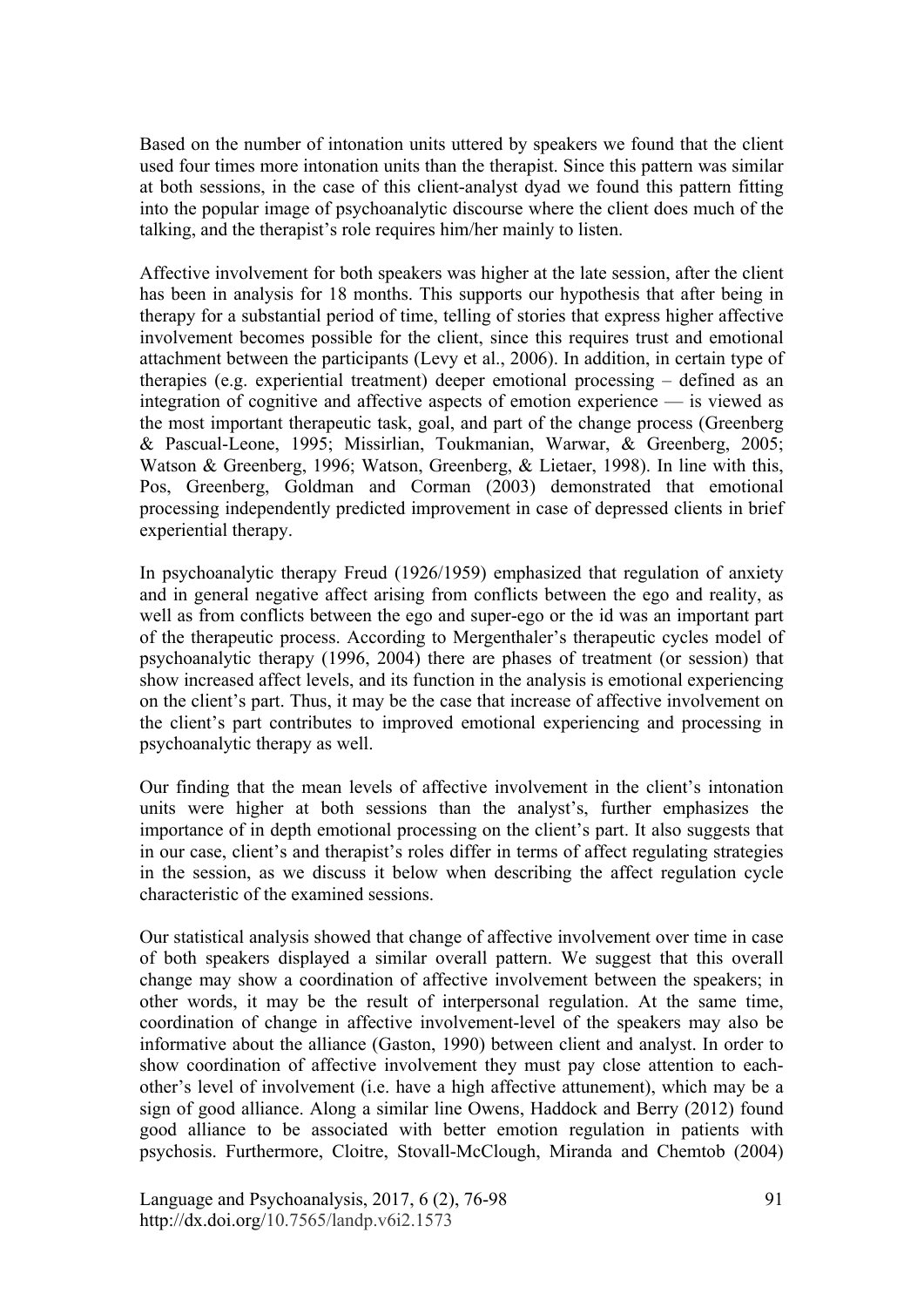found that good alliance predicting positive outcome in PTSD patients with childhood abuse was mediated by an improved capacity to regulate negative affect states.

Examining the six variables of the affective involvement scale, we found significant differences of NP patterns used by both speakers at the two sessions. The client's use of verb tense, subject number and person, and discourse level differed at the early and late sessions. Looking at verb tense, the overwhelming proportion of past tense the client used at the early session shifted to an overwhelming present tense use by the late session. Since our coding system did not differentiate between the use of present and historical present (recounting a past event in the present tense), this result may suggest that the client recounted life episodes using present tense, which represents a more intense affective involvement of the self into the narrative (Schiffrin, 1981; Pillemer, Desrochers, & Ebanks, 1998; Pólya, Kis, Naszódi, & László, 2007), or that he was using more present tense in his in session discussions with the therapist.

Changes in other variables also show an increase of affective involvement. The discourse level variable shows that use of character position (signaling episodic memories) has doubled by the late session in case of the client, whereas the use of narrator level (signaling memories of repeated events or extended life-time periods) which dominated the early session, decreased by half by the late session. These findings are interpreted as more intense affective involvement. At the same time this could be the sign of trust on the part of the client, since he is able to disclose emotionally richer material (episodic memory) to his therapist.

In the subject number and person variables we expected an increase of first person and singular for the late session in the client's talk. However, our results suggest that there was an increase of singular and second person proportion for the late session instead. This result suggests a more intense interaction orientation of the client, directly talking to the analyst. In addition, in the discourse level variable, the proportion of therapeutic here-and-now tripled by the late session, suggesting increased interactivity referring to the therapeutic situation. Thus, both affective involvement and more intense interaction played a role in changes in the client's talk by the late session, which again, may be related to alliance.

In the analyst's talk the use of diegesis, focalization, discourse level, and subject number variables changed from the early to the late session. These changes suggest a more intense self involvement on the therapist's part. The analyst took the inside narrator position twice as often, and used the outside narrator position less often at the late session. These changes suggest that being part of the client's story world was one way the therapist expressed his involvement in the late session. We also found that the therapist used substantially (about 20%) more internal focalization, talking of mental content: emotions, intentions, and less frequently used merely behavioral descriptions at the late session. This also suggests more intense affective involvement by the late session. Looking at the discourse level variable, we expected the analyst to use more character position at the late session, expressing his involvement in the client's narratives. However, he used half as much character position at the late session than at the early one. At the same time, he used almost twice as much the level of here-and now of the session, as well as using more singular subjects. These results are similar to what we find at the client, and we also interpret it as a sign of increased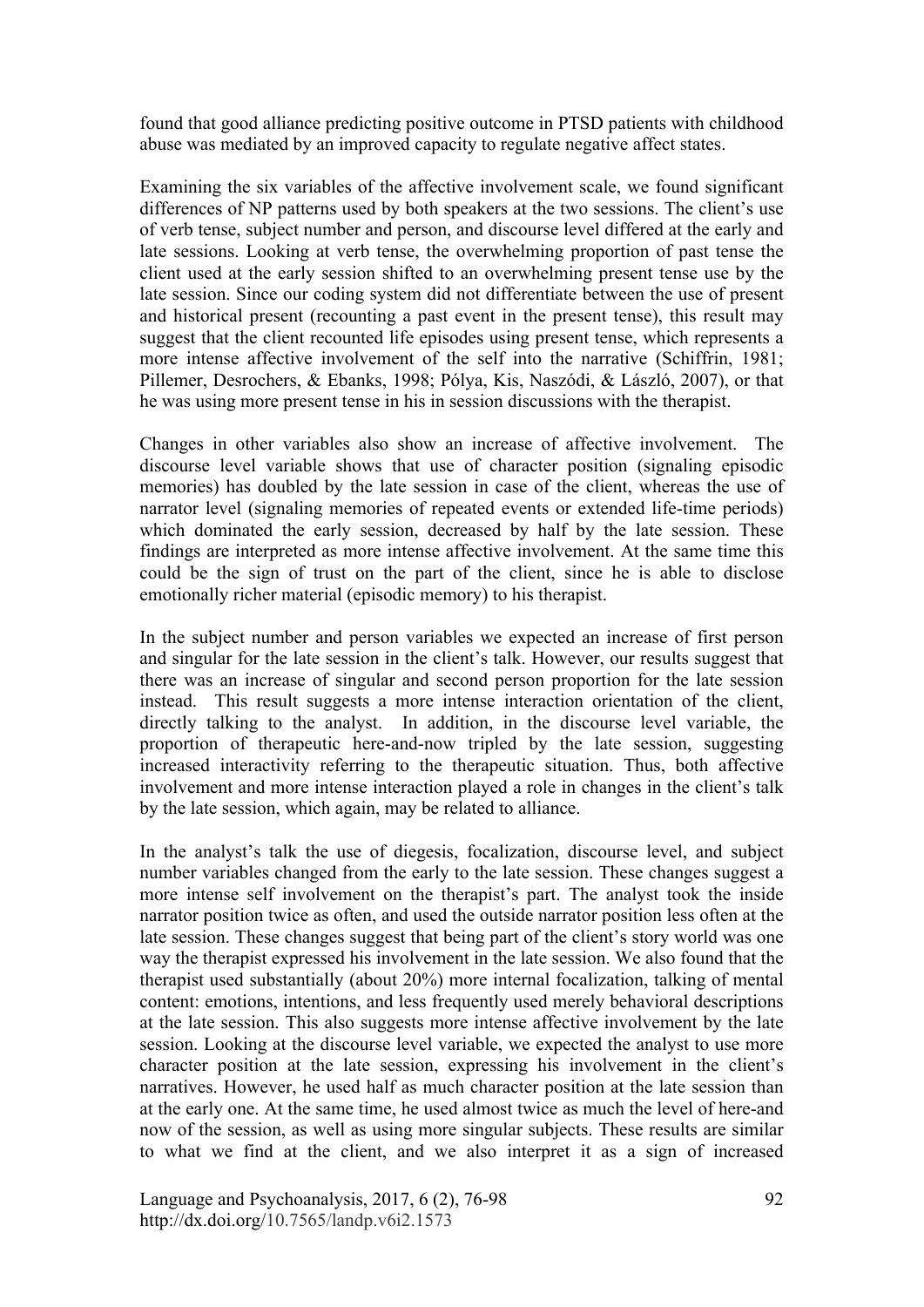relationship orientation by the late session. The increased relationship orientation on the part of both participants may also signal better alliance (Luborsky, 1976).

Looking at sequence type based units, in our analysis overall there was a difference among sequence type based units in terms of affective involvement. CC and TC units had the highest affect level followed by TT units, and CT had the lowest level of affect. There was no statistical interaction between session and sequence type based units, meaning that within the two individual sessions we had the same ordering of sequence type based units in terms of affect levels. An "ideal" sequence of affect regulation can be described as follows: Reacting to the client's affect-intense talk (CC) the therapist typically uses lower level affect (CT), down-regulating affective intensity. Continuously talking (TT), the therapist expresses medium-level affect, somewhat higher compared to CT, which could be called a balanced level of affective involvement. The client, reacting to the therapist's talk in TC, again uses higher levels of affect. Thus, typically, the client up-regulates, while the therapist down-regulates in interpersonal regulation, and keeps a balanced level in self regulation. This affect regulation cycle suggests that the therapist's interventions had no overall significant down-regulating effect on the client's talk, since CC and TC units showed no significant difference in affective involvement of the client, despite the therapist's down-regulating activity.

However, we must note, that in the case of individual variables both speakers may diverse from the typical regulative strategy, thus, in some cases the therapist may upregulate, and the client may down-regulate affective involvement — for example, in case of the focalization variable at the late session. Another important finding about sequence based units was that in case of four of the six variables all units differed from each other in terms of affective involvement, showing that they played a differing function in affect regulation.

# *Limitations of the Study and Future Directions*

Our study consists of the analysis of the talk of one client-therapist dyad in psychoanalytic psychotherapy, using two sessions, which could be considered a quantitative case-study. Therefore, our results may not be generalizable to other cases, for example, to clients and therapists with different gender or different kinds of psychotherapies even within the psychoanalytic tradition. However, our novel approach for analyzing affective involvement and its regulation could be a useful method for studying other dyads and more sessions in the future.

In the current study we delineated in-session affect regulation, both self and interactive, as expressed in various linguistic variables of NP. Using variables of NP offers a potentially useful method for describing affective involvement of the client and therapist dyad, which can be applied to future studies of therapeutic interaction. Our method makes it possible to compare different affect regulation strategies used by various client-therapist dyads.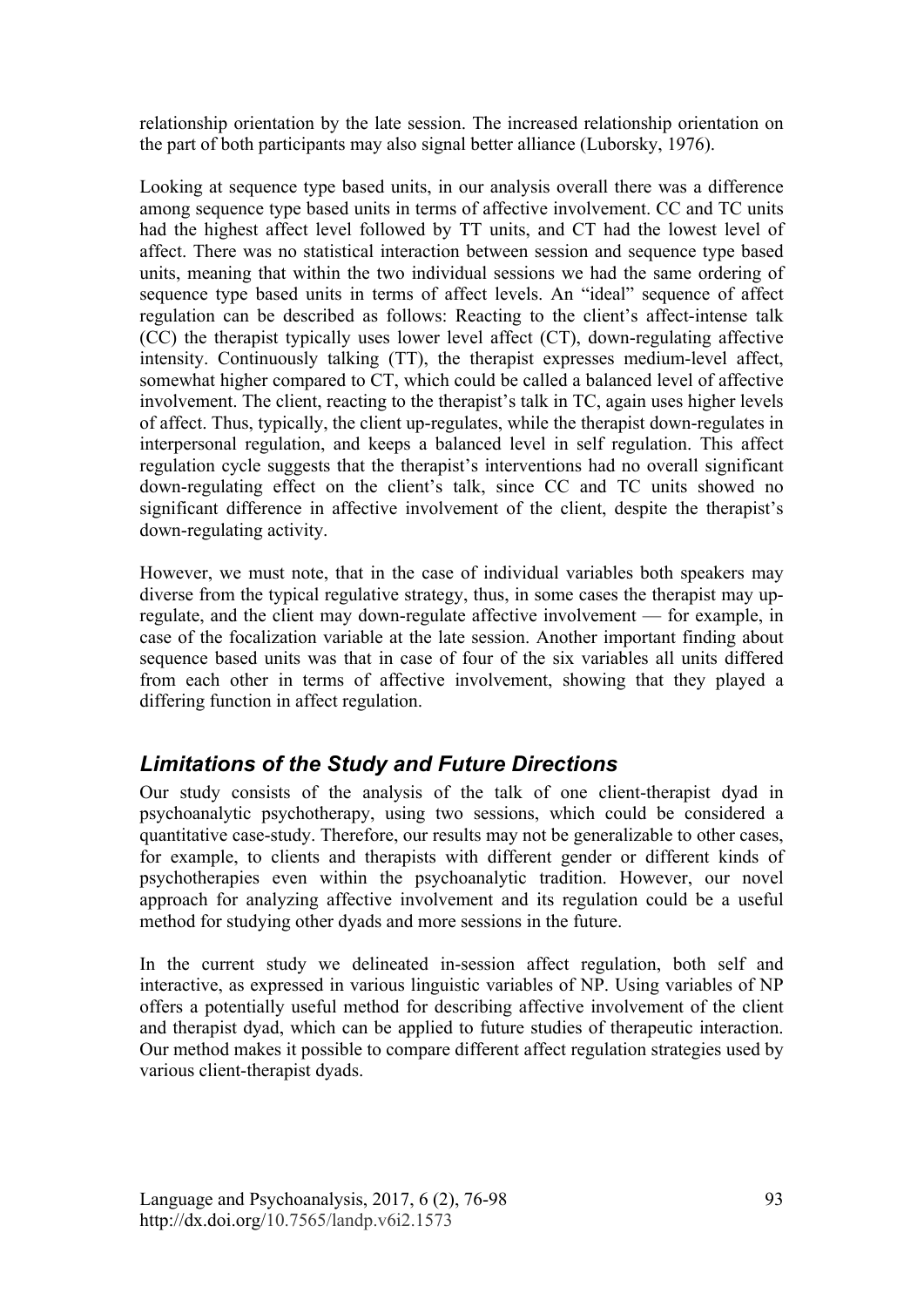# **Acknowledgment**

This research was supported by NKFIH, the Hungarian National Research Foundation, under grant number PD 108868, 2013-2017.

# **References**

- Alpers, G. W., Wilhelm, F. H., & Roth, W. T. (2005). Psychophysiological assessment during exposure in driving phobic patients. *Journal of Abnormal Psychology, 114,* 126-139.
- Angus, L. E. & McLeod, J. (2004). *The handbook of narrative and psychotherapy: Practice, theory and research*. Thousand Oaks, London, New Delhi: Sage.
- Barclay, C. R. (1996). Autobiographical remembering: Narrative constraints on objectified selves. In D. C. Rubin (Ed.) *Remembering our past: Studies in autobiographical memory* (pp. 94-125) Cambridge, UK: Cambridge University Press.
- Baumeister, R. F. & Newman, L. S. (1994). How stories make sense of personal experiences: Motives that shape autobiographical narratives. *Personality and Social Psychology Bulletin, 20,* 676-690.
- Berán, E. (2009). *A narratív perspektíva szabályozó szerepe a terápiás diskurzusban. Doktori disszertáció* [The regulative role of narrative perspective in therapeutic discourse. Doctoral dissertation]. Budapest: ELTE, PPK.
- Berán, E. & Unoka, Z. (2005). Construction of self-narrative in a psychotherapeutic setting: An analysis of the mutual determination of narrative perspective taken by patient and therapist. In U. M. Quasthoff & T. Becker (Eds.) *Narrative interaction* (pp. 151-168). Amsterdam/Philadelphia: John Benjamins Publishing Company.
- Berán, E. & Unoka, Z. (2012). A narratív perspektívaváltás figyelmi szabályozó szerepe a terápiás diskurzusban: két pszichoterápiás ülés részleteinek elemzése [The attention regulating role of shifting narrative perspective in therapeutic discourse: The analysis of two psychotherapeutic sessions]. *Magyar Pszichológiai Szemle, 67,* 467-490.
- Berán, E., Unoka, Zs. (2015). Reconstructing anagency by shifting perspective in trauama narrative. Language and Psychoanalysis, *4*, 50-74.
- Berán, E., Unoka, Zs., & Czobor, P. (2011). A szelf affektív bevonódása a pszichoterápiás folyamatba: érzelmi intenzitás kifejezése narratív perspektívahasználattal a terápia kezdeti szakaszában [Affective involevement of the self in the psychotherapeutic process: Expression of affect intesity in the use of various narrative perspectives at the beginning phase of therapy]. *Pszichológia, 31,* 237-257.
- Berking, M., Wupperman, P., Reichardt, A., Pejic, T., Dippel, A., & Znoj, H. (2008). Emotion-regulation skills as a treatment target in psychotherapy. *Behaviour research and therapy, 46,* 1230-1237.
- Bradley, S. J. (2003). *Affect regulation and the development of psychopathology*. New York, NY: Guilford Press.
- Bucci, W. (1995). The power of the narrative: A multiple code account. In Pennebaker, J. W. (Ed), *Emotion, disclosure, & health* (pp. 93-122). Washington, DC: American Psychological Association.
- Bucci, W. (2001). Pathways of emotional communication. *Psychoanalytic Inquiry, 21,* 40-70.
- Language and Psychoanalysis, 2017, 6 (2), 76-98 http://dx.doi.org/10.7565/landp.v6i2.1573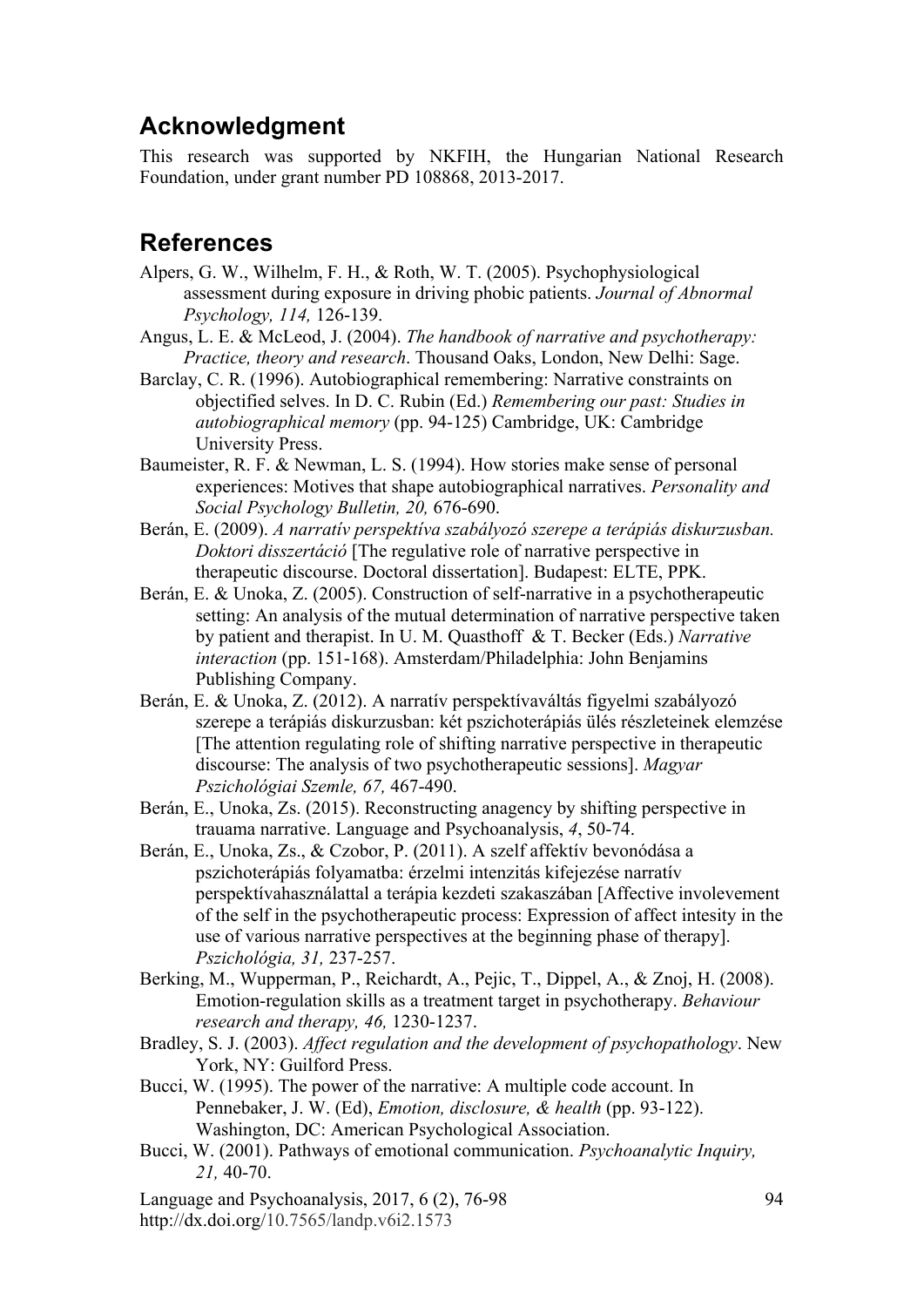- Buchheim, A. & Mergenthaler, E. (2000). The relationship among attachment representation, emotion-abstraction patterns, and narrative style: A computerbased text analysis of the Adult Attachment Interview. *Psychotherapy Research, 10,* 390-407.
- Chafe, W. (1994). *Discourse, consciousness, and time*. Chicago, London: The University of Chicago Press.
- Cloitre, M., Stovall-McClough, K. C., Miranda, R., & Chemtob, C. M. (2004). Therapeutic alliance, negative mood regulation, and treatment outcome in child abuse-related posttraumatic stress disorder. *Journal of Consulting and Clinical Psychology, 72*, 411-415.

Conway, M. A. (2009). Episodic memories. *Neuropsychologia, 47,* 2305-2313.

Conway, M. A. & Pleydell-Pearce, C. W. (2000). The construction of autobiographical memories in the self-memory system. *Psychological Review, 107,* 261-288.

Dennett, D. C. (1989). *The intentional stance*. Cambridge, MA: MIT press.

- Fletcher, P. C., Happe, F., Frith, U., Baker, S. C., Dolan, R. J., Frackowiak, R. S., Frith, C. D. (1995). Other minds in the brain: a functional imaging study of theory of mind in story comprehension. *Cognition, 57,* 109-128. doi:10.1016/0010-0277(95)00692-R
- Fonagy, P. (2006). The mentalization-focused approach to social development. In J. G. Allen & P. Fonagy (Eds.) *Handbook of mentalization-based treatment,* (pp. 53-100). West Sussex, UK: John Wiley & Sons, Ltd.
- Freud , S. (1959). *Inhibitions, symptoms, anxiety* (A. Strachey, Tran s. and J. Strachey, Ed.). New Yo rk: Norton . (Original work published 1926).
- Gambini, O., Barbieri, V., & Scarone, S. (2004). Theory of Mind in schizophrenia: First person vs third person perspective. *Consciousness and Cognition, 13,* 39- 46.
- Garrod, S. & Pickering, M. J. (2009). Joint action, interactive alignment, and dialog. *Topics in Cognitive Science, 1,* 292-304.
- Gaston, L. (1990). The concept of the alliance and its role in psychotherapy: Theoretical and empirical considerations. *Psychotherapy: Theory, Research, Practice, Training, 27*, 143-153.
- Genette, G. & Lewin, J. E. (1983). *Narrative discourse: An essay in method*. Ithaka, NY: Cornell University Press.
- Greenberg, L., & Pascual-Leone, J. (1995). A dialectical constructivist approach to experiential change. In R.A. Neimeyer, & M.J. Mahoney (Eds), *Constructivism in psychotherapy* (pp. 169-191). Washington, DC: American Psychological Association.
- Gross, J. J. & John, O. P. (1997). Revealing feelings: facets of emotional expressivity in self-reports, peer ratings, and behavior. *Journal of personality and social psychology, 72,* 435-448.
- Habermas, T. (2006). Who speaks? Who looks? Who feels? Point of view in autobiographical narratives1. *The International Journal of Psychoanalysis, 87,* 497-518.
- Habermas, T. & Diel, V. (2010). The emotional impact of loss narratives: event severity and narrative perspectives. *Emotion, 10,* 312-323.
- Jackson, P. L., Meltzoff, A. N., & Decety, J. (2006). Neural circuits involved in imitation and perspective-taking. *Neuroimage, 31,* 429-439.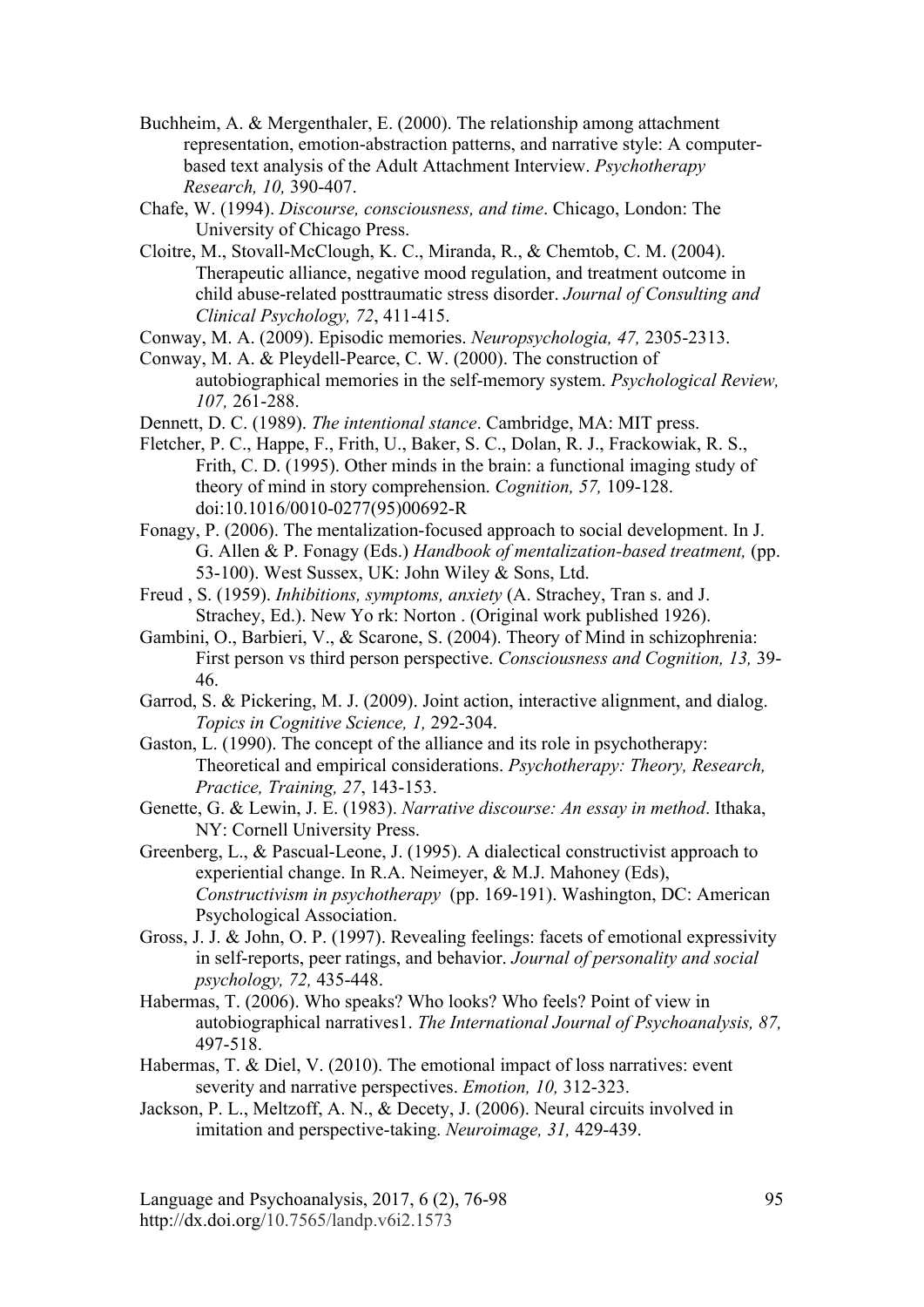- Kenny, L. M., Bryant, R. A., Silove, D., Creamer, M., O'Donnell, M., & McFarlane, A. C. (2009). Distant Memories A Prospective Study of Vantage Point of Trauma Memories. *Psychological Science, 20,* 1049-1052.
- Koch, G. G., Carr, G. J., Amara, I. A., Stokes, M. E., and Uryniak, T. J. (1990). Categorical Data Analysis. In: D. A. Berry (Ed.) *Statistical Methodology in the Pharmaceutical Sciences* (pp. 391-475). New York: Marcel Dekker.
- Kring, A. M. & Sloan, D. M. (2007). The Facial Expression Coding System (FACES): development, validation, and utility. *Psychological Assessment, 19,* 210-224.
- Kring, A. M., Smith, D. A., & Neale, J. M. (1994). Individual differences in dispositional expressiveness: development and validation of the Emotional Expressivity Scale. *Journal of Personality and Social Psychology, 66,* 934- 949.
- Levy, K. N., Meehan, K. B., Kelly, K. M., Reynoso, J. S., Weber, M., Clarkin, J. F., Kernberg, O. (2006). Change in attachment patterns and reflective function in a randomized control trial of transference-focused psychotherapy for borderline personality disorder. *Journal of Consulting and Clinical Psychology, 74,* 1027-1040.
- Liang, K.-Y., and Zeger, S. L. (1986). Longitudinal Data Analysis Using Generalized Linear Models. *Biometrika, 73*, 13-22.
- Lin, X., and Breslow, N. E. (1996). Bias Correction in Generalized Linear Mixed Models with Multiple Components of Dispersion. *Journal of the American Statistical Association, 91*, 1007-1016.
- Luborsky, L. (1977). Measuring a pervasive psychic structure in psychotherapy: The core conflictual relationship theme. In N. Freedman & S. Grand (Eds.) *Communicative structures and psychic structures: A psychoanalytic interpretation of communication* (pp. 367-395). New York, NY: Springer Science + Business Media LLC.
- Luborsky, L. (1976). Helping alliances in psychotherapy. In J. L. Cleghhorn (Ed.), *Successful psychotherapy* (pp. 92-116). New York: Brunner/Mazel.
- MacWhinney, B. (2005). The emergence of grammar from perspective. In J. W. Minett & W. S-Y. Wang (Eds.) *Language Acquisition, Change and Emergence: Essays in Evolutionary Linguistics* (pp. 95-150). Hong Kong: City University of Hong Kong Press.
- MacWhinney, B. & Snow, C. (1990). The child language data exchange system: An update. *Journal of Child Language, 17,* 457-472.
- McIsaac, H. K. & Eich, E. (2002). Vantage point in episodic memory. *Psychonomic Bulletin & Review, 9,* 146-150.
- McIsaac, H. K. & Eich, E. (2004). Vantage point in traumatic memory. *Psychological Science, 15,* 248-253.
- Mergenthaler, E. (2004). Emotional cognitive and behavioral changes in a single case study: An application of the therapeutic cycles model. In 35th Annual Meeting of the Society for Psychotherapy Research, Rome, Italy.
- Mergenthaler, E. (1996). Emotion-abstraction patterns in verbatim protocols: A new way of describing psychotherapeutic processes. *Journal of Consulting and Clinical Psychology, 64,* 1306-1315.
- Missirlian, T. M., Toukmanian, S. G., Warwar, S. H., & Greenberg, L. S. (2005). Emotional arousal, client perceptual processing, and the working alliance in experiential psychotherapy for depression. *Journal of Consulting and Clinical Psychology, 73*, 861-871.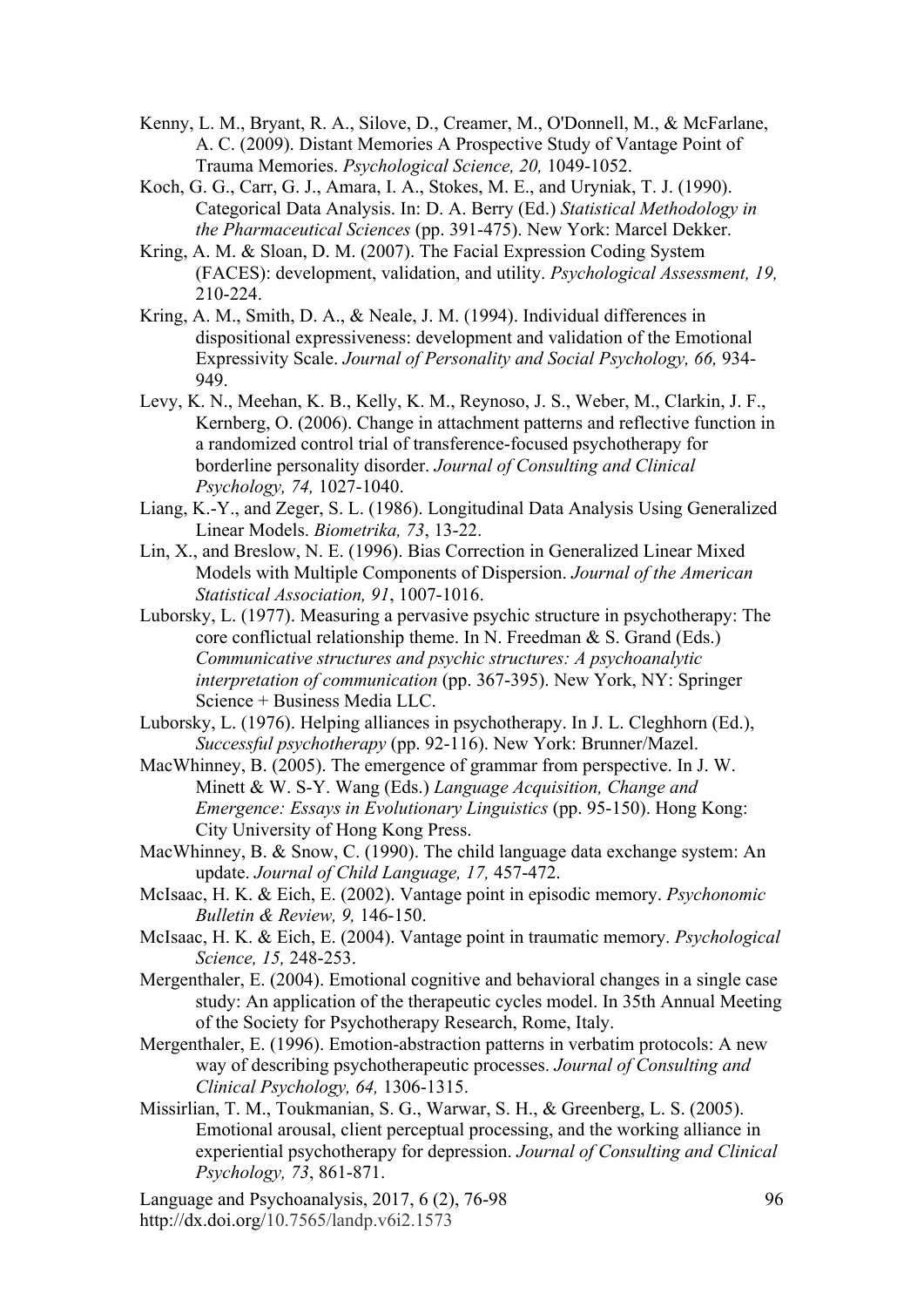- Nelson, K. & Fivush, R. (2004). The emergence of autobiographical memory: a social cultural developmental theory. *Psychological Review, 111,* 486-511.
- Németh, T. E. (1996). *A szóbeli diskurzusok megnyilatkozás példányokra tagolása*. [Segmenting verbal discourse into utterance units]. Budapest: Akadémia Kiadó.
- Owens, K. A., Haddock, G., & Berry, K. (2013). The role of the therapeutic alliance in the regulation of emotion in psychosis: an attachment perspective. Clinical psychology & psychotherapy, *20*, 523-530.
- Perakyla, A., Antaki, C., Vehvilainen, S., & Leudar, I. (Eds.) (2008). *Conversation analysis and psychotherapy*. Cambridge, UK: Cambridge University Press.
- Pillemer, D. B., Desrochers, A. B., & Ebanks, C. M. (1998). Remembering the past in the present: Verb tense shifts in autobiographical memory narratives. In C.P.E.Thompson, D. J. E. Herrmann, D. E. Bruce, J. D. E. Read, D. G. E. Payne, & M. P. E. Toglia (Eds.), *Autobiographical memory: Theoretical and applied perspectives* (pp. 145-162). Mahwah, NJ: Lawrence Erlbaum Associates Publishers.
- Pólya, T., Kis, B., Naszódi, M., & László, J. (2007). Narrative perspective and the emotion regulation of a narrating person. *Empirical Text and Culture Research, 7,* 50-61.
- Pos, A. E., Greenberg, L. S., Goldman, R. N., & Korman, L. M. (2003). Emotional processing during experiential treatment of depression. *Journal of Consulting and Clinical Psychology, 71,* 1007-1017.
- Price, P. B. & Jones, E. E. (1998). Examining the alliance using the Psychotherapy Process Q-Set. *Psychotherapy: theory, research, practice, training, 35,* 392- 404.
- Raes, F., Hermans, D., de Decker, A., Eelen, P., Williams, J. M. & Mark, G. (2003). Autobiographical memory specificity and affect regulation: an experimental approach. *Emotion, 3,* 201-206.
- Rice, H. J. & Rubin, D. C. (2009). I can see it both ways: First-and third-person visual perspectives at retrieval. *Consciousness and Cognition, 18,* 877-890.
- Robinson, M. D. & Clore, G. L. (2002). Belief and feeling: evidence for an accessibility model of emotional self-report. *Psychological Bulletin, 128,* 934- 960.
- Sabatinelli, D., Lang, P. J., Bradley, M. M., & Flaisch, T. (2006). The neural basis of narrative imagery: emotion and action. *Progress in Brain Research, 156,* 93- 103.
- Schiffrin, D. (1981). Tense variation in narrative. *Language, 57*, 45-62.
- Sloan, D. M. & Kring, A. M. (2007). Measuring changes in emotion during psychotherapy: Conceptual and methodological issues. *Clinical Psychology: Science and Practice, 14,* 307-322.
- Sutin, A. R. & Robins, R. W. (2008). When the `I' looks at the 'Me': Autobiographical memory, visual perspective, and the self. *Consciousness and Cognition, 17,* 1386-1397.
- Tannen, D. (1989). *Talking voices: Repetition, dialogue, and imagery in conversational discourse. Cambridge, UK: Cambridge University Press*.
- Thoma, H. & Kachele, H. (2006). *Psychoanalytische Therapie: Grundlagen*. Berlin, Germany: Springer Medizin Verlag.
- Uspensky, B. (1973). *A poetics of composition: The structure of the artistic text and typology of a compositional form*. Berkeley, CA: University of California Press.